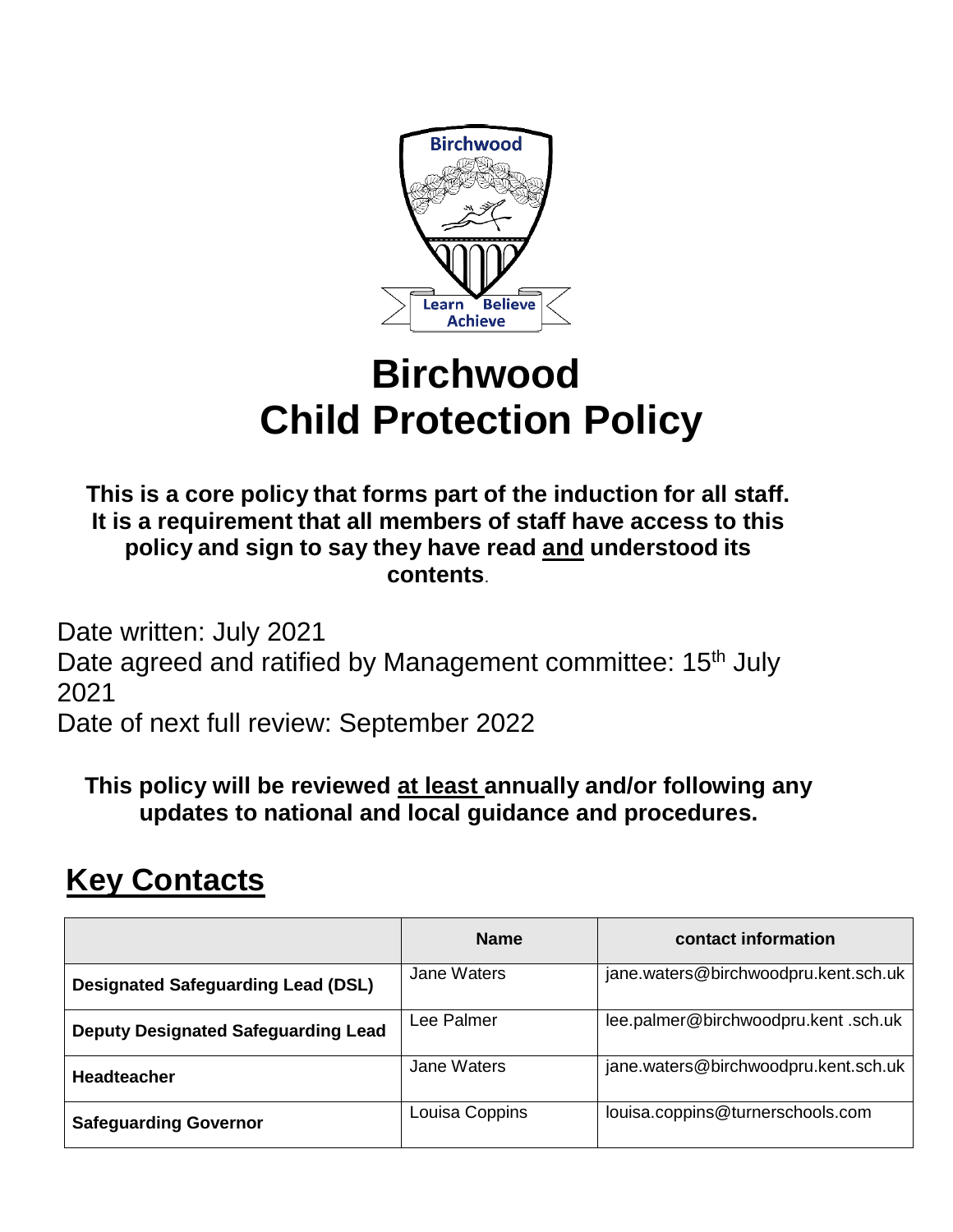| Other key staff - Management | <b>Sonette Schwartz</b> | sschwartz@brockhill.kent.sch.uk |
|------------------------------|-------------------------|---------------------------------|
| <b>Committee Chair</b>       |                         |                                 |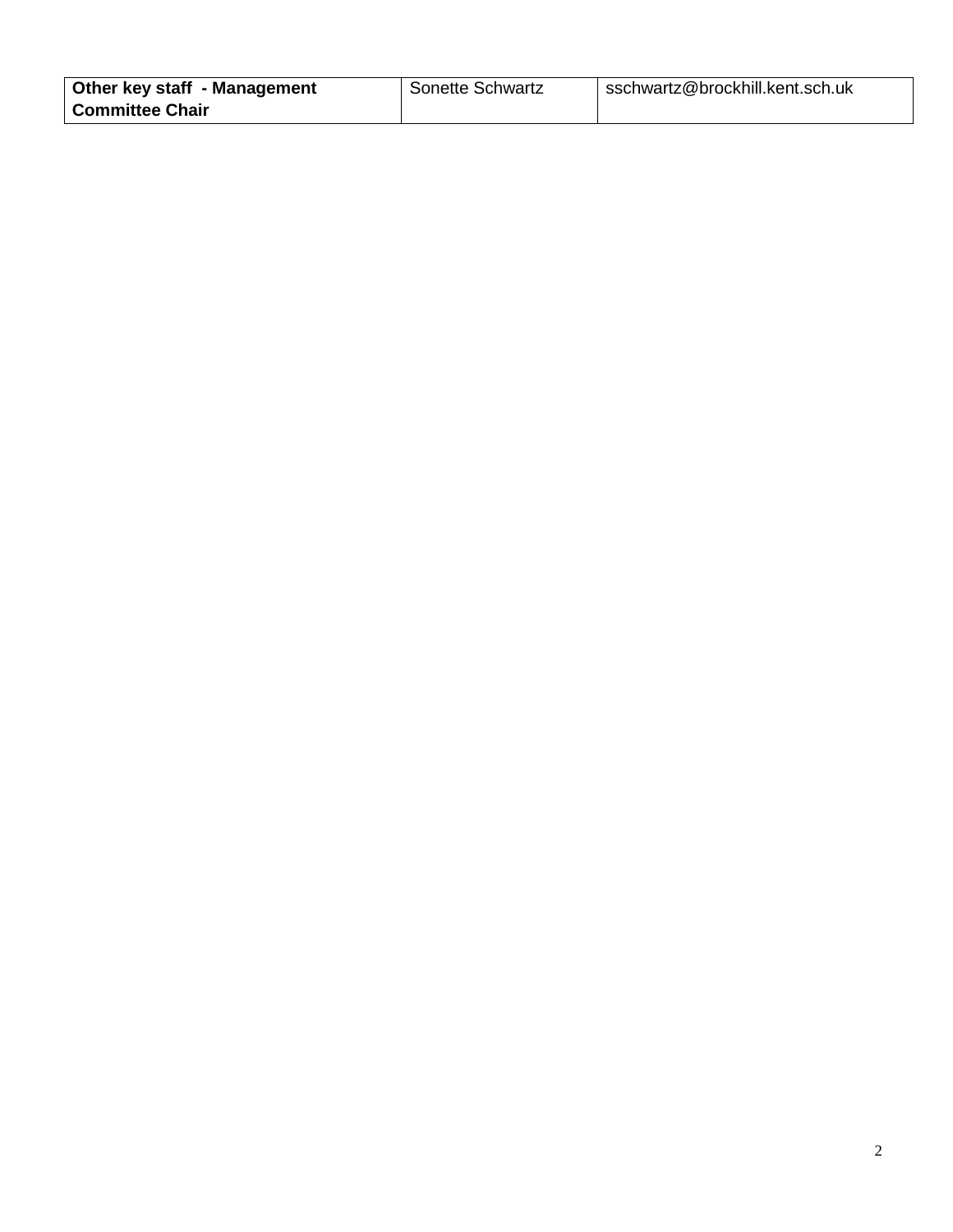# **Contents**

|                                                                           | Page no        |
|---------------------------------------------------------------------------|----------------|
|                                                                           |                |
| What to do if you have a welfare concern flowchart                        | 5              |
| <b>Introduction and Ethos</b><br>1.                                       | 5              |
| $\overline{2}$ .<br><b>Policy Context</b>                                 | 6              |
| $\overline{3}$ .<br>Definition of Safeguarding                            | 6              |
| <b>Related Safeguarding Policies</b><br>4.                                | 7              |
| 5.<br>Policy Compliance, Monitoring and Review                            | $\overline{7}$ |
| 6.<br><b>Key Responsibilities</b>                                         | 8              |
| 7. Recognising Indicators of Abuse and Neglect                            | 9              |
| <b>Child Protection Procedures</b><br>8.                                  | 11             |
| <b>Record Keeping</b><br>9.                                               | 12             |
| Multi-Agency Working<br>10.                                               | 12             |
| 11. Confidentiality and Information Sharing                               | 13             |
| 12. Complaints                                                            | 13             |
| 13. Staff Induction, Awareness and Training                               | 14             |
| 14. Safe Working Practice                                                 | 14             |
| 15. Staff Supervision and Support                                         | 15             |
| 16. Safer Recruitment                                                     | 15             |
| 17. Allegations Against Members of Staff and Volunteers                   | 16             |
| 18. Safeguarding Children with Special Educational Needs and Disabilities | 16             |
| 19. Peer on Peer Abuse                                                    | 17             |
| 20. Gangs, County Lines, Violent Crime and Exploitation                   | 19             |
| 21. Mental Health                                                         | 19             |
| 22. Online Safety                                                         | 20             |
| 23. Curriculum and Staying Safe                                           | 21             |
| 24. The Use of Premises by Other Organisations                            | 22             |
| 25. Security                                                              | 22             |
| 26. Local Support                                                         | 22             |
| Appendix 1: Categories of Abuse                                           | 24             |
| Appendix 2: National Support Organisations                                | 26             |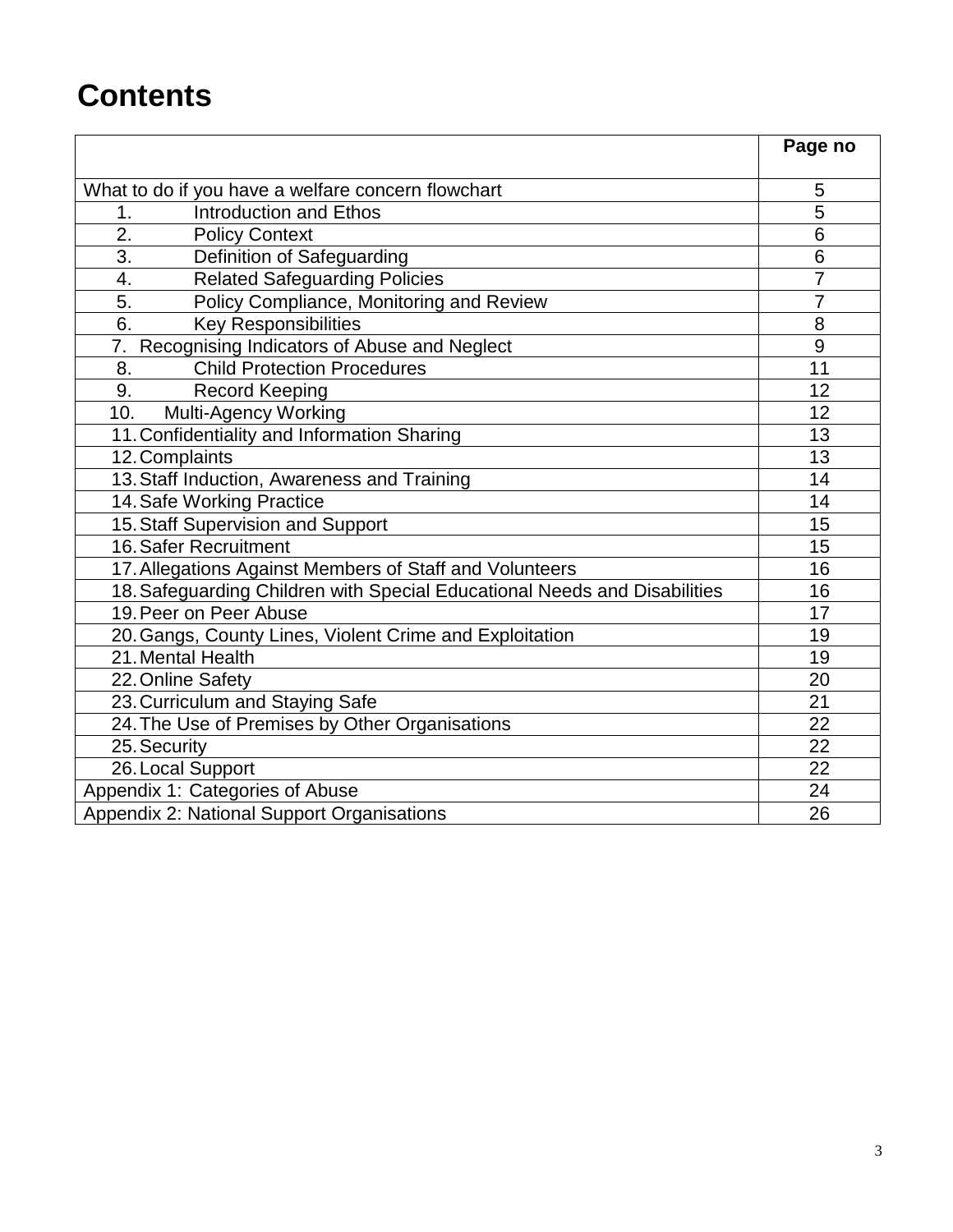# **What to do if you have a welfare concern in** Birchwood

### **Why are you concerned?**

#### For example

- o Something a child has said e.g. allegation of harm
- o Child's appearance may include unexplained marks as well as dress
- o Behaviour change
- o Witnessed concerning behaviour

**Act immediately and record your concerns. If urgent, speak to a DSL first.**

- Follow the school procedure: record in Classcharts
	- o Reassure the child
	- o Clarify concerns, using open questions if necessary (**TED**: **T**ell, **E**xplain, **D**escribe)
	- o Use child's own words, record facts not opinions.
	- o Sign and date your records
	- o Seek support for yourself if required from DSL (Jane Waters- Headteacher, Lee Palmer – Business and Inclusion Manager)

**Inform the Designated Safeguarding Lead**: Jane Waters – Head teacher

#### **Designated Safeguarding Lead**

- Consider whether the child is at immediate risk of harm e.g. unsafe to go home
- Access the Kent Safeguarding Support Level Guidance document and procedures: [www.kscmp.org.uk](http://www.kscmp.org.uk/)
- Refer to other agencies as appropriate e.g. Internal or community services, early help open access, LADO, Police or Request for Support for integrated children's services
- If unsure then consult with Area Education Safeguarding Advisor 03000 415648 or Local Authority Social Worker at the Front Door.

# **If you are unhappy with the response**

#### **Staff:**

- Follow local escalation procedures
- Follow Whistleblowing procedures

#### **Learners and Parents:**

 Follow school complaints procedures which are available on the school website

## **Record decision making and action taken in the learner's child protection/safeguarding file**

 $\overline{\textbf{t}}$ 

#### **Monitor**

Be clear about:

- What you are monitoring e.g. behaviour trends, appearance etc.
- How long you will monitor
- Where, how and to whom you will feedback and how you will record

## **Review** and **request further support** (if necessary)

At all stages, the child's circumstances will be kept under review The DSL/Staff will request further support if required to ensure the **child's safety** is **paramount**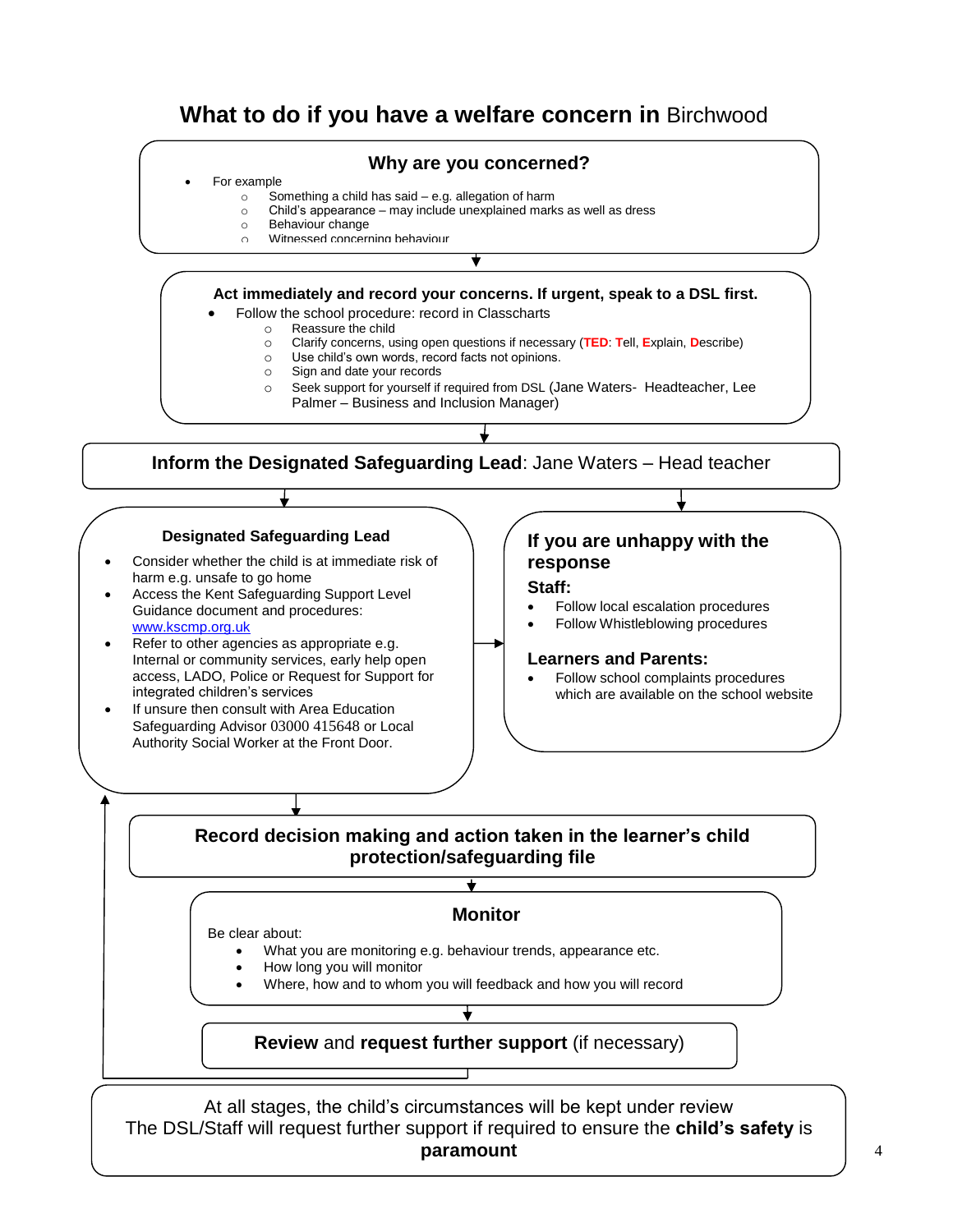# **1. Introduction and Ethos**

- Birchwood recognise our statutory responsibility to safeguard and promote the welfare of all children. Safeguarding is everybody's responsibility and all those directly connected (staff, volunteers, governors, leaders, parents, families, and learners) are an important part of the wider safeguarding system for children and have an essential role to play in making this community safe and secure.
- Staff working with children at Birchwood will maintain an attitude of 'it could happen here' where safeguarding is concerned.
- Birchwood believe that the best interests of children always come first. All children (defined as those up to the age of 18) have a right to be heard and to have their wishes and feelings taken into account and all children regardless of age, gender, ability, culture, race, language, religion or sexual identity, have equal rights to protection.
- Birchwood recognises the importance of providing an ethos and environment within Birchwood that will help children to be safe and feel safe. In our Birchwood children are respected and encourage to talk openly. All our staff understand safe professional practice and adhere to our safeguarding policies.
- Our core safeguarding principles are:
	- o **Prevention**
		- positive, supportive, safe culture, curriculum and pastoral opportunities for children, safer recruitment procedures.
	- o **Protection**
		- following the agreed procedures, ensuring all staff are trained and supported to recognise and respond appropriately and sensitively to safeguarding concerns.
	- o **Support**
		- for all learners, parents and staff, and where appropriate specific interventions are required for those who may be at risk of harm.
	- o **Working with parents and other agencies**
		- to ensure timely, appropriate communications and actions are undertaken when safeguarding concerns arise.
- Birchwood expects that if any member of our community has a safeguarding concern about any child or adult, they should act and act immediately.
- This policy is implemented in accordance with our compliance with the statutory guidance from the Department for Education, 'Keeping Children Safe in Education' 2020 (KCSIE) which requires individual schools and colleges to have an effective child protection policy.
- The procedures contained in this policy apply to all staff, including and governors, temporary or thirdparty agency staff and volunteers) and are consistent with those outlined within KCSIE 2020.

# **2. Policy Context**

- This policy has been developed in accordance with the principles established by the Children Acts 1989 and 2004 and related guidance. This includes:
	- o DfE Keeping Children Safe in Education 2020 (KCSIE)
	- o Working Together to Safeguard Children 2018 (WTSC)
	- o Ofsted: Education Inspection Framework' 2019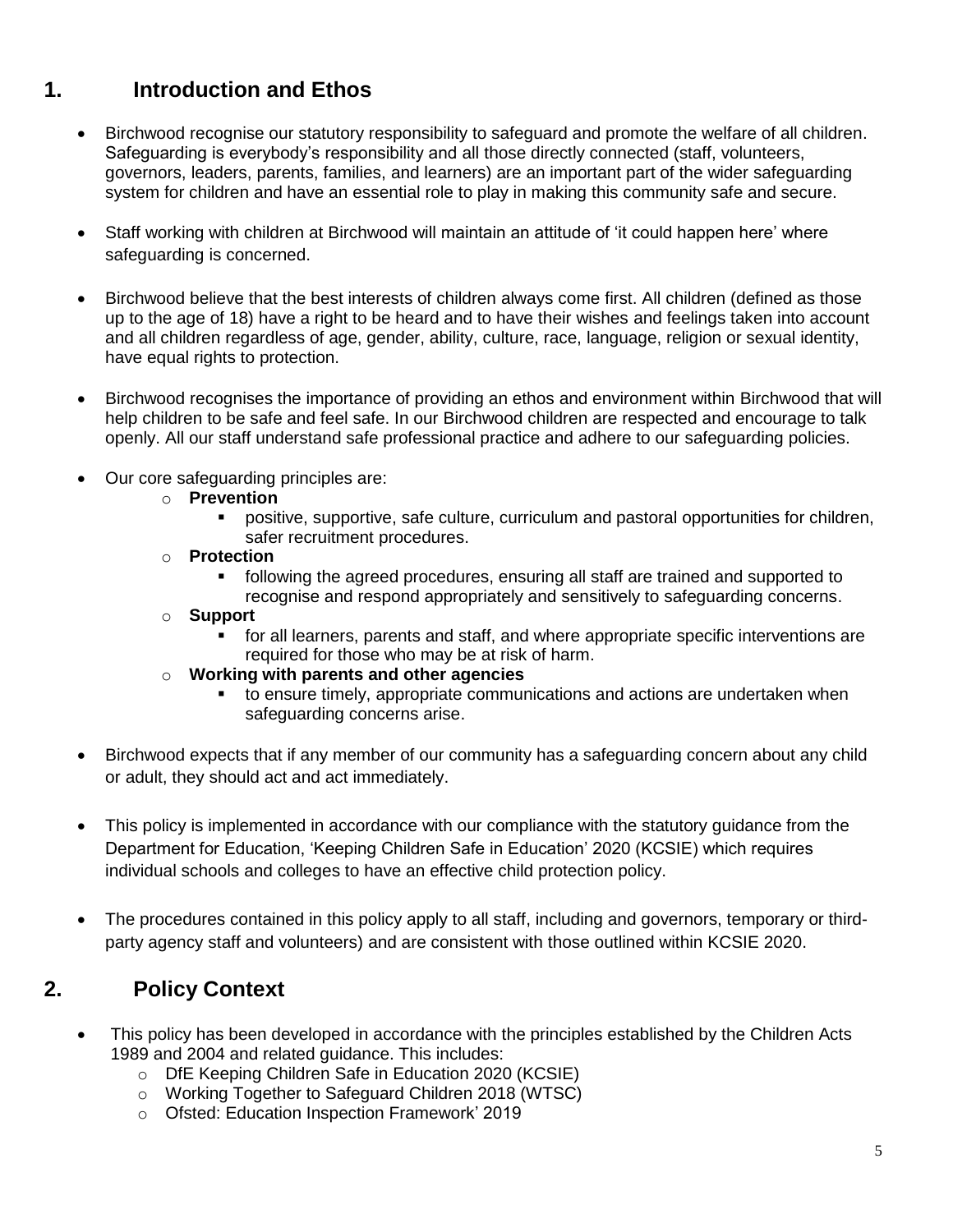- o Framework for the Assessment of Children in Need and their Families 2000)
- o Kent and Medway Safeguarding Children Procedures (Online)
- o Early Years and Foundation Stage Framework 2017 (EYFS)
- o The Education Act 2002
- o The Education (Independent School Standards) Regulations 2014
- o The Non-Maintained Special Schools (England) Regulations 2015
- Section 175 of the Education Act 2002 requires school governing bodies, local education authorities and further education institutions to make arrangements to safeguard and promote the welfare of all children who are pupils at a school, or who are students under 18 years of age. Such arrangements will have to have regard to any guidance issued by the Secretary of State.
- The way Birchwood is currently operating in response to coronavirus (Covid-19), however, our safeguarding principles in accordance with KCSIE 2020 and related government guidance, remain the same. We will continue to follow government guidance and will amend this policy, as necessary.
- We acknowledge that some learners will return in September 2020 having been exposed to a range of adversity and trauma including bereavement, anxiety and in some cases increased welfare and safeguarding risks. We will work with local services (such as health and the local authority) to ensure necessary services and support are in place to support learners.

# **3. Definition of Safeguarding**

- In line with KCSIE 2020, safeguarding and promoting the welfare of children is defined for the purposes of this policy as:
	- o protecting children from maltreatment
	- o preventing impairment of children's mental and physical health or development
	- $\circ$  ensuring that children grow up in circumstances consistent with the provision of safe and effective care, and
	- o taking action to enable all children to have the best outcomes.
- The school acknowledges that safeguarding includes a wide range of specific issues including (but not limited to):
	- o Abuse and neglect
	- o Bullying, including cyberbullying
	- o Children with family members in prison
	- o Children Missing Education (CME)
	- o Child missing from home or care
	- o Child Sexual Exploitation (CSE)
	- o Child Criminal Exploitation (CCE)
	- o Contextual safeguarding (risks outside the family home)
	- o County lines and gangs
	- o Domestic abuse
	- o Drugs and alcohol misuse
	- o Fabricated or induced illness
	- o Faith abuse
	- o Gender based abuse and violence against women and girls
	- o Hate
	- o Homelessness
	- o Human trafficking and modern slavery
	- o Mental health
	- o Nude or semi-nude image sharing, aka youth produced/involved sexual imagery or "Sexting"
	- o Online safety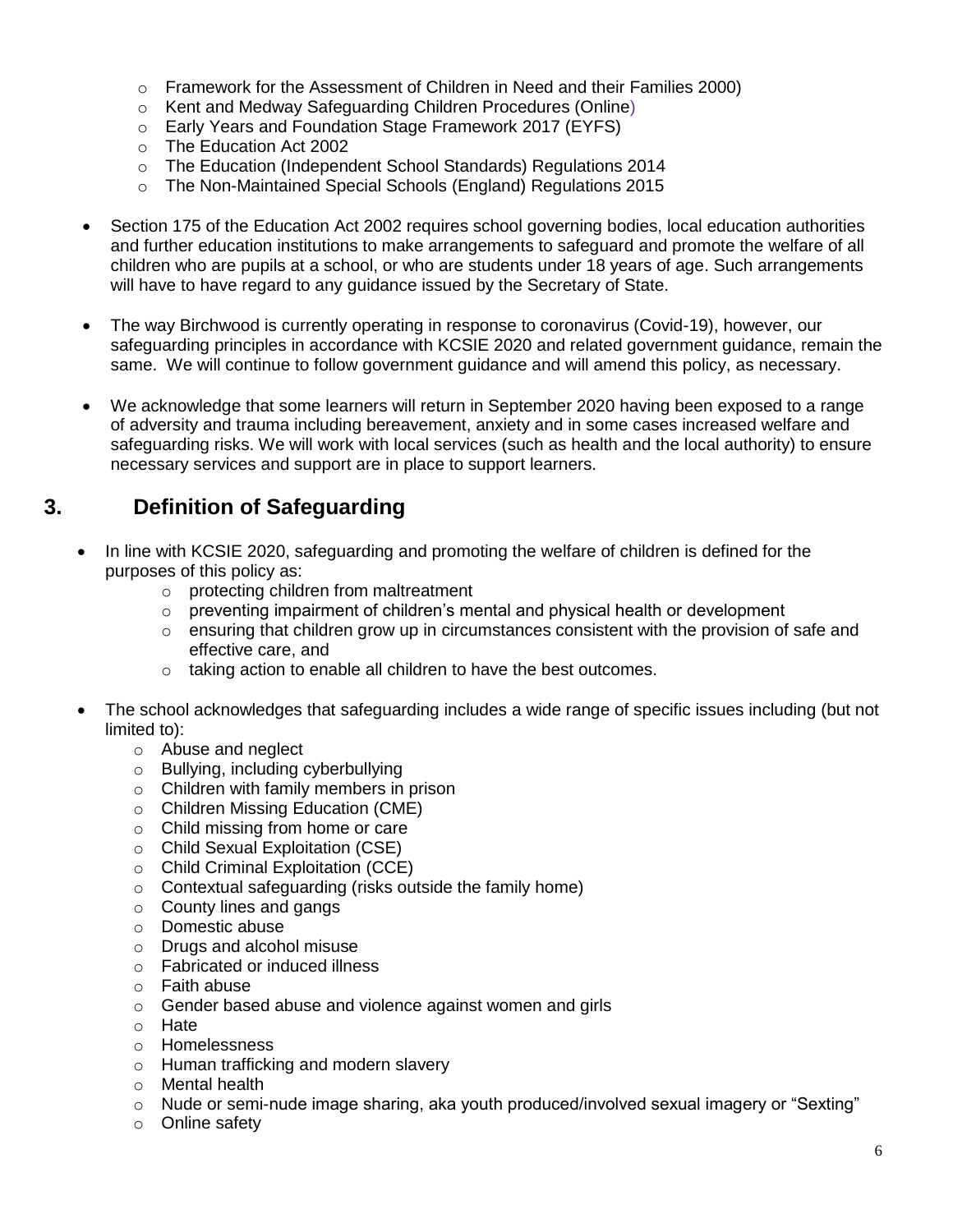- o Peer on peer abuse
- o Preventing radicalisation and extremism
- o Private fostering
- o Relationship abuse
- o Serious Violence
- o Sexual Violence and Sexual Harassment
- $\circ$  So-Called honour-based abuse including Female Genital Mutilation (FGM) and forced marriage
- o Upskirting

(Also see Annex A within 'Keeping children safe in education' 2020)

# **4. Related Safeguarding Policies**

- This policy is one of a series in the school integrated safeguarding portfolio and should be read and actioned in conjunction with the policies as listed below:
	- o Behaviour management and use of physical intervention
	- o Code of Conduct/Behaviour policy
	- o Searching, screening and confiscation
	- o Online Safety; Social media and Mobile technology
	- o Anti-Bullying
	- o Data protection and Information sharing
	- o Image use
	- o Relationship and Sex Education (RSE)
	- o Personal and intimate care
	- o Health and safety, including plans for school reopening
	- o Attendance
	- o Risk assessments (e.g. school trips, use of technology, school re-opening)
	- o First aid and accidents
	- o Managing allegations against staff
	- o Staff behaviour policy, including Acceptable Use of Technology Policies (AUP)
	- o Safer recruitment
	- o Whistleblowing

# **5. Policy Compliance, Monitoring and Review**

- Birchwood will review this policy at least annually. The policy will be revised following any national or local policy updates, any significant national events, local child protection concerns and/or any changes to our procedures.
- All staff (including temporary staff and volunteers) will be provided with a copy of this policy and part one of KCSIE. This can be found on the school website.

Parents/carers can obtain a copy of the Birchwood Child Protection Policy and other related policies on request. Additionally, our policies can be viewed via the school website [https://www.birchwoodpru.kent.sch.uk](file://///BPRU-DC1/EISNet%20Users$/Staff/LeePalmer/Downloads/-%20https:/www.birchwoodpru.kent.sch.uk)

• The policy forms part of our school development plan and will be reviewed annually by the management committee which has responsibility for oversight of safeguarding and child protection systems.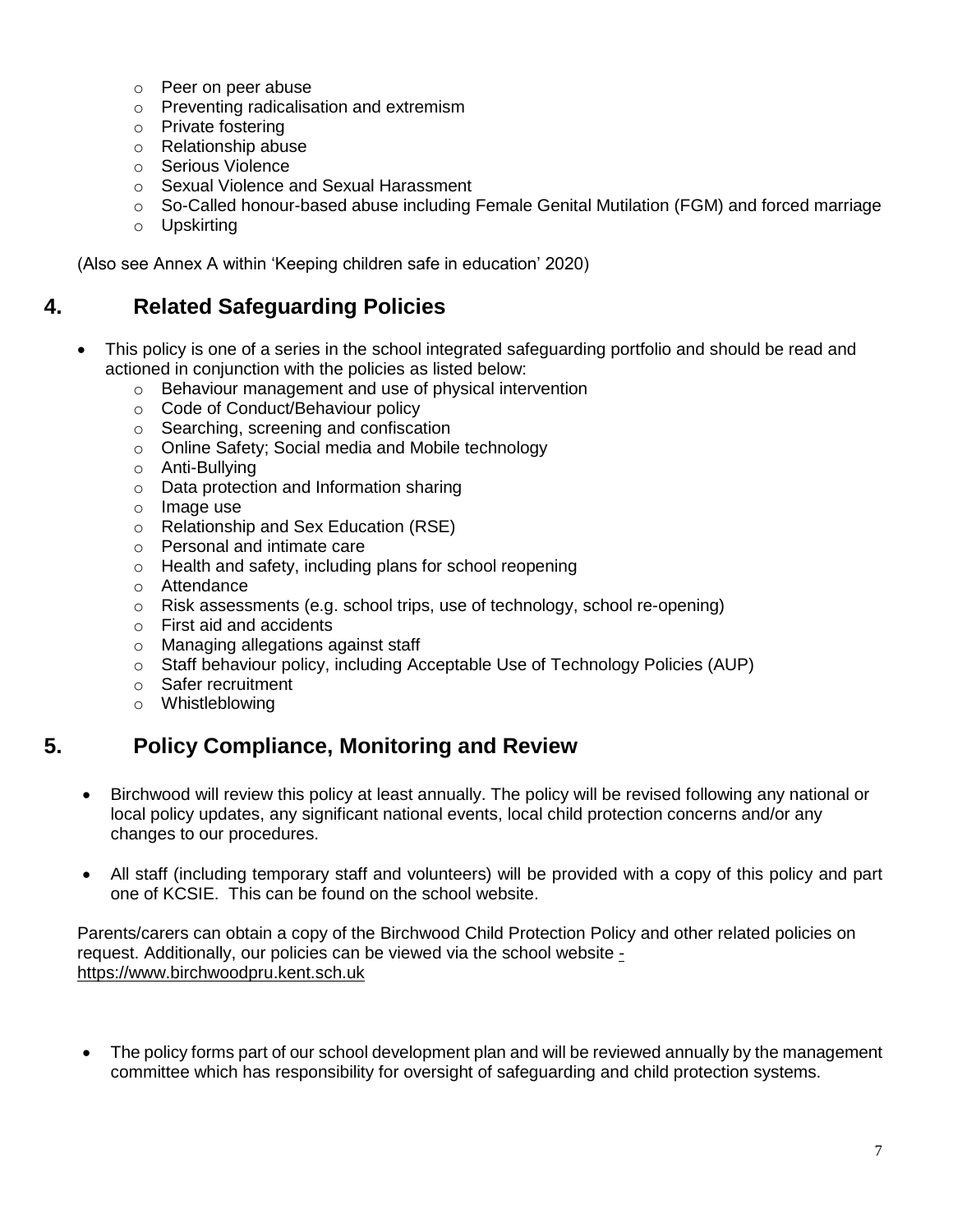The Designated Safeguarding Lead will ensure regular reporting on safeguarding activity and systems to the management committee. The management committee will not receive details of individual learner situations or identifying features of families as part of their oversight responsibility.

# **6. Key Responsibilities**

- The management committee have read and will follow KCSIE 2020.
- The school has a nominated member of the management committee for safeguarding. The nominated person will support the DSL and have oversight in ensuring that the school has an effective policy which interlinks with other related policies; that locally agreed procedures are in place and being followed; and that the policies are reviewed at least annually and when required.
- The management committee and leadership team will ensure that the Designated Safeguarding Lead is supported in their role.

# **6.1 Designated Safeguarding Lead (DSL)**

- The schools Designated Safeguarding Lead (DSL) is Jane Waters, Headteacher. The DSL has overall responsibility for the day-to-day oversight of safeguarding and child protection systems in school.
- The school has appointed Deputy DSLs who will have delegated responsibilities and act in the DSLs absence.
	- o Lee Palmer Business and Inclusion Manager
- Whilst the activities of the DSL may be delegated to the deputies, the ultimate lead responsibility for safeguarding and child protection remains with the DSL and this responsibility will not be delegated.
- The DSLs will undergo appropriate and specific training to provide them with the knowledge and skills required to carry out their role. Deputy DSLs will be trained to the same standard as the DSL. The DSLs training will be updated formally every two years, but their knowledge and skills will be updated through a variety of methods at regular intervals and at least annually.
- The DSL (and deputies) will be provided with sufficient time so they can provide appropriate support to staff and children regarding any new safeguarding and welfare concerns following Covid-19. This may include handling of referrals to integrated social care and working with other agencies where appropriate.

## **It is the role of the DSL to:**

- $\circ$  Act as the central contact point for all staff to discuss any safeguarding concerns
- $\circ$  Maintain a confidential recording system for safeguarding and child protection concerns
- o Coordinate safeguarding action for individual children
	- When supporting children with a social worker or looked after children the DSL should have the details of the child's social worker and the name of the virtual school head in the authority that looks after the child (with the DSL liaising closely with the designated teacher)
- $\circ$  Liaise with other agencies and professionals in line with KCSIE 2020 and WTSC 2018
- $\circ$  Ensure that locally established procedures as put in place by the three safeguarding partners (KSCMP), including referrals, are followed, as necessary.
- $\circ$  Represent, or ensure the school is appropriately represented at multi-agency safeguarding meetings (including Child Protection conferences)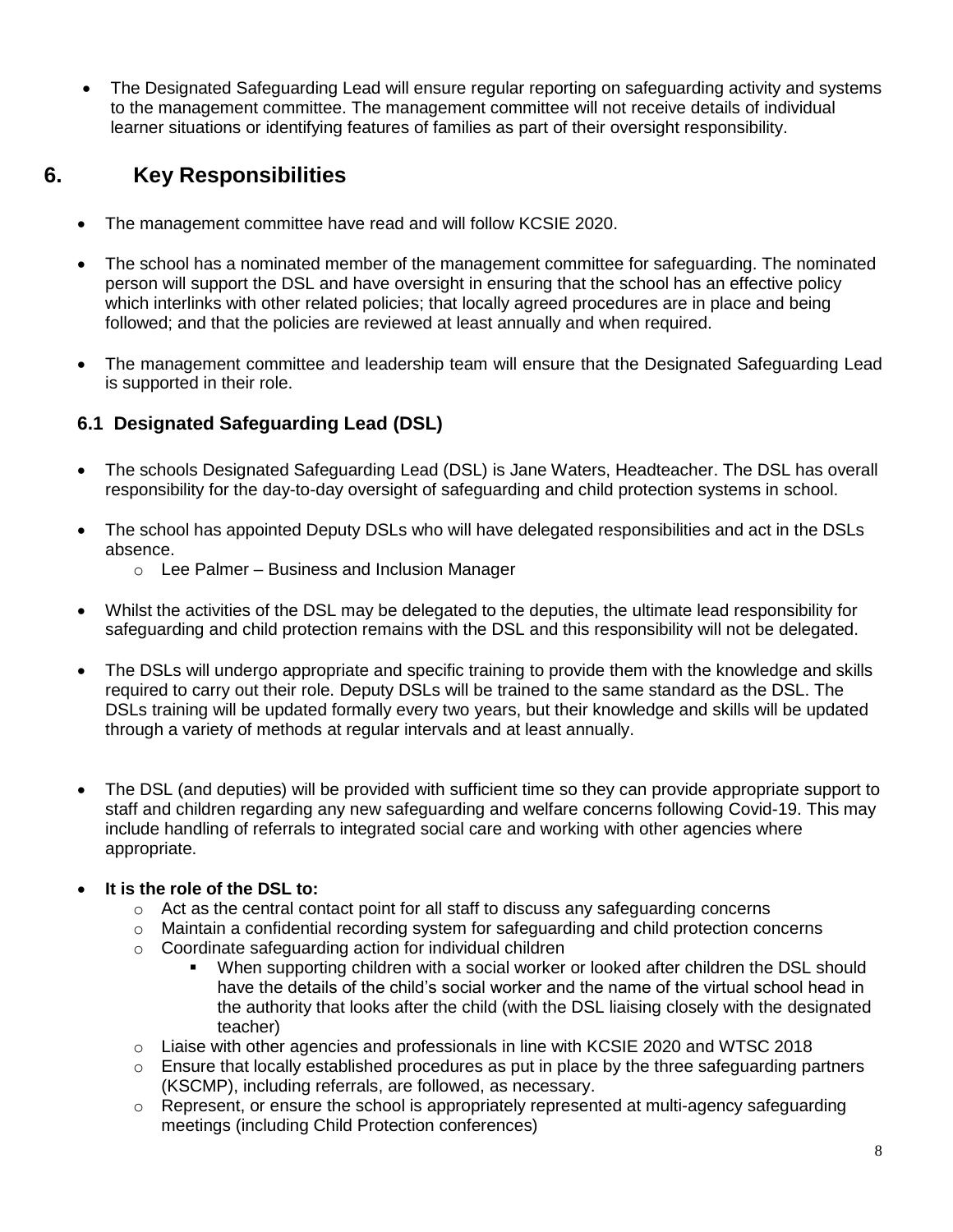- o Manage and monitor the school role in any multi-agency plan for a child.
- $\circ$  Be available during term time (during school hours) for staff in the school to discuss any safeguarding concerns.
- $\circ$  Help promote educational outcomes by sharing the information about the welfare, safeguarding and child protection issues that children, including children with a social worker, are experiencing, or have experienced, with teachers and school leadership staff.
- $\circ$  Ensure adequate and appropriate DSL cover arrangements fin response to any closures and out of hours and/or out of term activities.
- $\circ$  Ensure all staff access appropriate safeguarding training and relevant updates in line with the recommendations within KCSIE (2020)

## **6.2 Members of Staff**

### **All members of staff have a responsibility to:**

- Provide a safe environment in which children can learn.
- Be prepared to identify children who may benefit from early help.
- Understand the early help process and their role in it.
- Understand their school safeguarding policies and systems.
- Undertake regular and appropriate training which is regularly updated.
- Be aware of the process of making referrals to children's social care and statutory assessment under the Children Act 1989.
- Know what to do if a child tells them that he or she is being abused or neglected and understand the impact abuse and neglect can have upon a child.
- Be able to identify and act upon indicators that children are, or at risk of developing mental health issues.
- Know how to maintain an appropriate level of confidentiality.
- Be aware of the indicators of abuse and neglect so that they can identify cases of children who may need help or protection.

# **6.3 Children and Young People**

## **Children and young people (learners) have a right to:**

- Feel safe, be listened to, and have their wishes and feelings taken into account.
- Contribute to the development of school safeguarding policies.
- Receive help from a trusted adult.
- Learn how to keep themselves safe, including online.

## **6.4 Parents and Carers**

### **Parents/carers have a responsibility to:**

- Understand and adhere the relevant school policies and procedures.
- Talk to their children about safeguarding issues with their children and support the school in their safeguarding approaches.
- Identify behaviours which could indicate that their child is at risk of harm including online.
- Seek help and support from the school or other agencies.

# **7. Recognising Indicators of Abuse and Neglect**

 All staff in school are made aware of the definitions and indicators of abuse and neglect as identified by Working Together to Safeguard Children (2018) and Keeping Children Safe in Education 2020. This is outlined locally within the [Kent Support Levels Guidance.](https://www.kscmp.org.uk/guidance/kent-support-levels-guidance)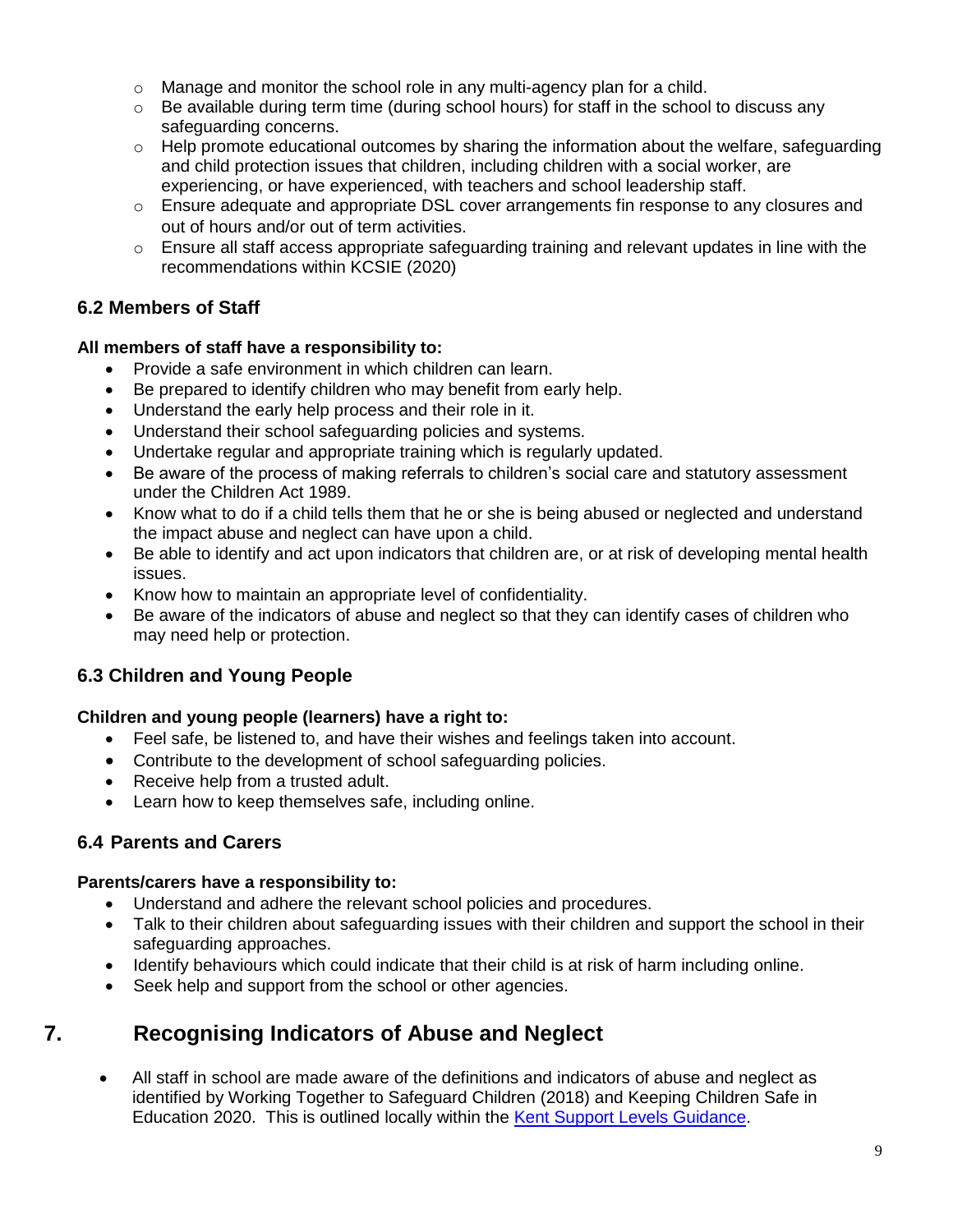- Birchwood recognise that when assessing whether a child may be suffering actual or potential harm there are four categories of abuse:
	- o Physical abuse
	- o Sexual abuse
	- o Emotional abuse
	- o Neglect
		- **For further information see Appendix 1.**
- All members of staff are expected to be aware of and follow this approach if they are concerned about a child:



'What to do if you are worried a child is being abused' 2015

- Members of staff are aware that concerns may arise in many different contexts and can vary greatly in terms of their nature and seriousness. The indicators of child abuse and neglect can vary from child to child. Children develop and mature at different rates, so what appears to be worrying behaviour for a younger child might be normal for an older child.
- It is important to recognise that indicators of abuse and neglect do not automatically mean a child is being abused however all concerns should be taken seriously and explored by the DSL on a case-by-case basis.
- Birchwood recognises that some children have additional or complex needs and may require access to intensive or specialist services to support them.
- Parental behaviors' may also indicate child abuse or neglect, so staff should also be alert to parent-child interactions or concerning parental behaviours; this could include parents who are under the influence of drugs or alcohol or if there is a sudden change in their mental health.
- Children may report abuse happening to themselves, their peers or their family members. All reports made by children to staff will be taken seriously and will be responded to in line with this policy.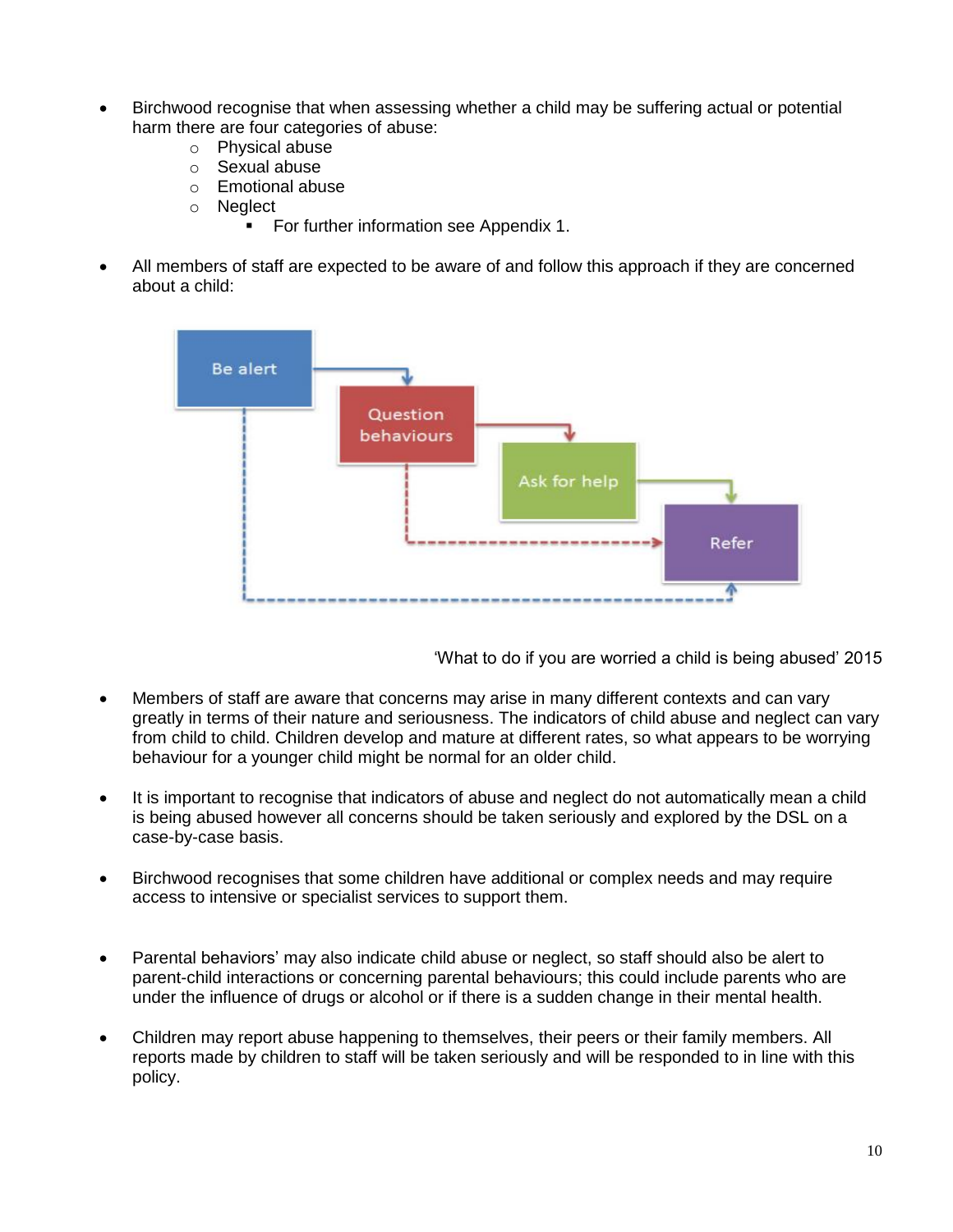- Safeguarding incidents and/or behaviours can be associated with factors outside the School and/or can occur between children offsite. Children can be at risk of abuse or exploitation in situations outside their families. Extra-familial harms take a variety of different forms and children can be vulnerable to multiple harms including (but not limited to) sexual exploitation, criminal exploitation, and serious youth violence.
- By understanding the indicators or abuse and neglect, we can respond to problems as early as possible and provide the right support and services for the child and their family.
- If deemed necessary by the headteacher or by staff authorised by the headteacher following a concern about a child's safety or welfare, the searching and screening of children and confiscation of any items, including electronic devices, will be managed in line with the school 'Searching, Screening and Confiscation' Policy and behaviour policy, which is informed by the DfE '[Searching,](https://www.gov.uk/government/publications/searching-screening-and-confiscation)  [screening and confiscation at school'](https://www.gov.uk/government/publications/searching-screening-and-confiscation) guidance.

# **8. Child Protection Procedures**

- If staff are made aware of a child protection concern, they are expected to:
	- o listen carefully to the concern and be non-judgmental.
	- $\circ$  only use open questions to clarify information where necessary, e.g. who, what, where, when or Tell, Explain, Describe (TED).
	- $\circ$  not promise confidentiality as concerns will have to be shared further, for example, with the DSL and potentially Integrated Children's Services.
	- $\circ$  be clear about boundaries and how the report will be progressed.
	- $\circ$  record the concern in line with school record keeping requirements (see section 9).
	- $\circ$  inform the DSL (or deputy), as soon as practically possible.
- Birchwood adheres to the Kent Safeguarding Children Multi-Agency Partnership procedures (KSCMP). The full KSCMP procedures and additional guidance relating to reporting concerns and specific safeguarding issues can be found on their website: <https://www.kscmp.org.uk/>
- Birchwood is an [Operation Encompass School.](https://www.operationencompass.org/) This means we work in partnership with Kent Police to provide support to children experiencing domestic abuse.
- Birchwood recognise that in situations where there are immediate child protection concerns identified in line with Support Level Guidance, it is NOT to investigate as a single agency but to act in line with KSCMP guidance which may involve multi-agency decision making**.**
	- $\circ$  The DSL may seek advice or guidance from their Area Education Safeguarding Advisor from the Education Safeguarding Service before deciding next steps. They may also seek advice or guidance from a social worker at the Front Door service who are the first point of contact for Integrated Children's Services (ICS).
- If a child is in immediate danger or is at risk of harm, a request for support will be made immediately to Integrated Children's Services (Front Door) and/or the police in line with KSCMP procedures.
- All staff are aware of the process for making request for support referrals for statutory assessments under the Children Act 1989, along with the role they might be expected to play in such assessments.
- In most cases, a request for support will be made by the DSL or a deputy. However if the DSL or a deputy is not immediately available to discuss an urgent concern, staff will seek advice from the Education Safeguarding Service or via consultation with a social worker from the Front Door. If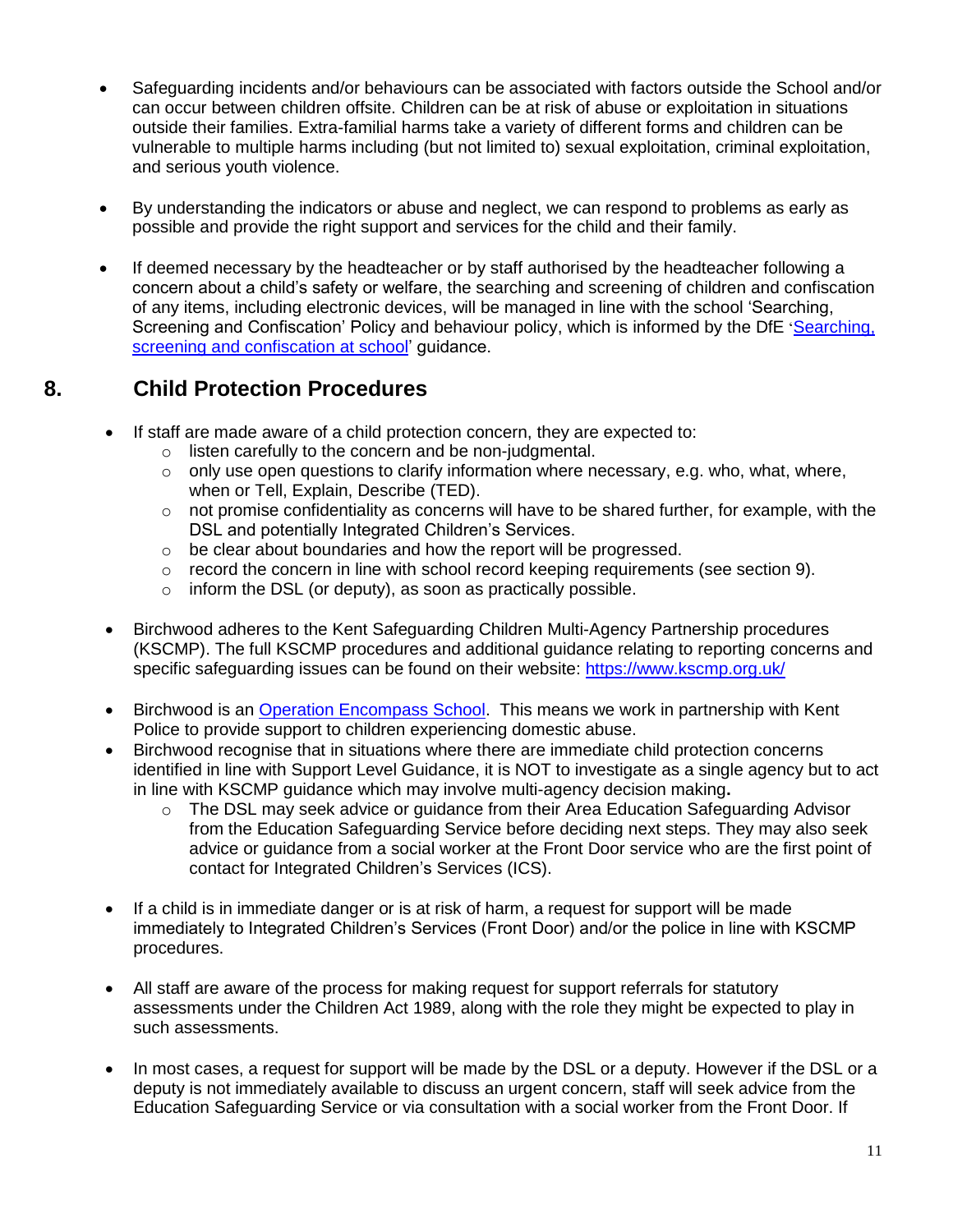anyone other than the DSL makes a referral to external services, they will inform the DSL as soon as possible.

- In the event of a request for support to the Front Door being necessary, parents/carers will be informed and consent to this will be sought by the DSL in line with guidance provided by KSCMP.
	- $\circ$  Parents/carers will be informed unless there is a valid reason not to do so, for example, if to do so would put a child at risk of harm or would undermine a criminal investigation.
- The DSL will keep all early help cases under constant review and consideration will be given to a request for support to the Front Door if the situation does not appear to be improving or is getting worse.
- If, after a request for support or any other planned external intervention, a child's situation does not appear to be improving, the DSL will consider following [KSCMP escalation procedures](https://www.proceduresonline.com/kentandmedway/chapters/p_resolution.html) to ensure their concerns have been addressed and, most importantly, that the child's situation improves. DSLs may request support with this via the Education Safeguarding Service.

# **9. Record Keeping**

- All safeguarding concerns, discussions and decisions, and reasons for those decisions, will be recorded in writing on the school safeguarding system Classcharts, this instantly notifies the Safeguarding Team.
- Child Protection records will record facts and not personal opinions. A body map will be completed if injuries have been observed.
	- $\circ$  If members of staff are in any doubt about recording requirements, they will discuss their concerns with the DSL.
- Incident/Welfare concern forms are kept electronically on Classcharts.
- Records will be completed as soon as possible after the incident/event, using the child's words and will be signed and dated by the member of staff. If there is an immediate concern the member of staff should consult with a DSL before completing the form as reporting urgent concerns takes priority.
- Safeguarding records are kept for individual children and are maintained separately from all other records relating to the child in the school. Safeguarding records are kept in accordance with data protection legislation and are retained centrally and securely by the DSL. Safeguarding records are shared with staff on a 'need to know' basis only.
- All safeguarding records will be transferred in accordance with data protection legislation to the child's subsequent school, under confidential and separate cover. These will be given to the new DSL and a receipt of delivery will be obtained.
- In addition to the child protection file, the DSL will also consider if it would be appropriate to share any information with the DSL at the new school or college in advance of a child leaving. For example, information that would allow the new school or college to continue to provide support.

# **10. Multi-Agency Working**

 Birchwood recognises and is committed to its responsibility to work within the KSCMP multiagency safeguarding arrangements. The leadership team and DSL will work to establish strong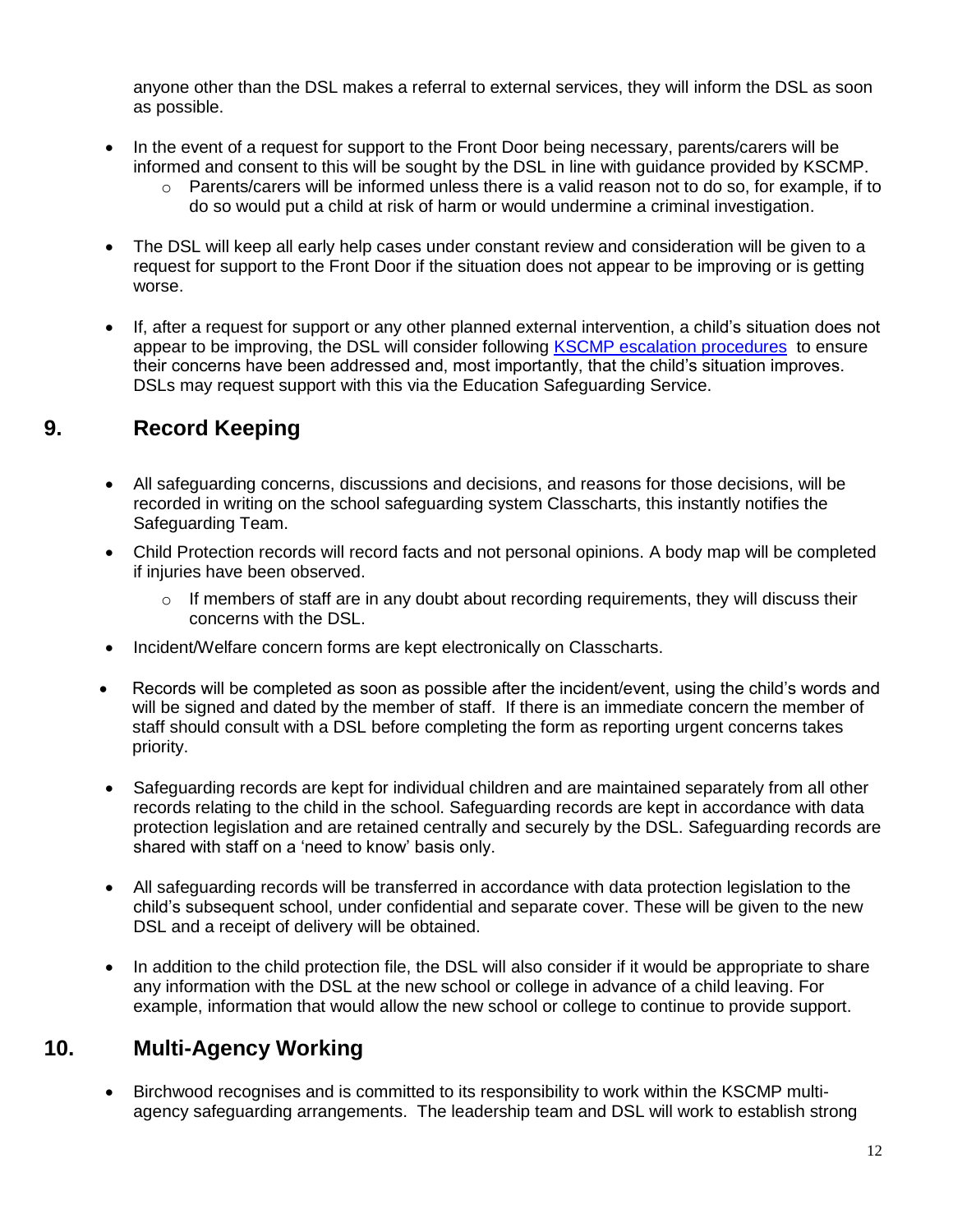and co-operative local relationships with professionals in other agencies in line with statutory guidance.

• Birchwood recognises the importance of multi-agency working and is committed to working alongside partner agencies to provide a coordinated response to promote children's welfare and protect them from harm. This includes contributing to KSCMP processes as required. Such as, participation in relevant safeguarding multi-agency plans and meetings, including Child Protection Conferences, Core Groups, Strategy Meetings, Child in Need meetings or other early help multiagency meetings.

# **11. Confidentiality and Information Sharing**

- Birchwood recognises our duty to share relevant information with appropriate agencies in matters relating to child protection at the earliest opportunity as per statutory guidance outlined within KCSIE 2020.
- The Data Protection Act 2018 and GDPR do not prevent the sharing of information for the purposes of keeping children safe. Fears about sharing information must not be allowed to stand in the way of the need to safeguard and promote the welfare and protect the safety of children (KCSIE 2020). DfE [''Information sharing advice for safeguarding practitioners''](https://www.gov.uk/government/publications/safeguarding-practitioners-information-sharing-advice) (2018) provides further detail and is available in the staff shared area as well as the Main Office.
- The Headteacher or DSL will disclose information about a learner on a 'need to know' basis.
- Birchwood has an appropriately trained Data Protection Officer (DPO) as required by the General Data Protection Regulations (GDPR) to ensure that our school is complaint with all matters relating to confidentiality and information sharing requirements.
- All members of staff must be aware that whilst they have duties to keep any information confidential, in line with our Confidentiality Policy, they also have a professional responsibility to share information with other agencies to safeguard children. All staff are aware they cannot promise confidentiality in situations which might compromise a child's safety or wellbeing.

# **12. Complaints**

- All members of the school community should feel able to raise or report any concerns about children's safety or potential failures in the school safeguarding regime. The school has a Complaints Procedure available to parents, learners and members of staff and visitors who wish to report concerns or complaints. This can be found on the schools website. .
- Whilst we encourage members of our community to report concerns and complaints directly to us, we recognise this may not always be possible. Children, young people, and adults who have experienced abuse at school can contact the NSPCC 'Report Abuse in Education' helpline on [0800 136 663](tel:0800%20136%20663) or via email: [help@nspcc.org.uk](mailto:help@nspcc.org.uk)
- Staff can also access the NSPCC whistleblowing helpline if they do not feel able to raise concerns regarding child protection failures internally.
	- $\circ$  Staff can call 0800 028 0285 (8:00 AM to 8:00 PM Monday to Friday) or email [help@nspcc.org.uk.](mailto:help@nspcc.org.uk)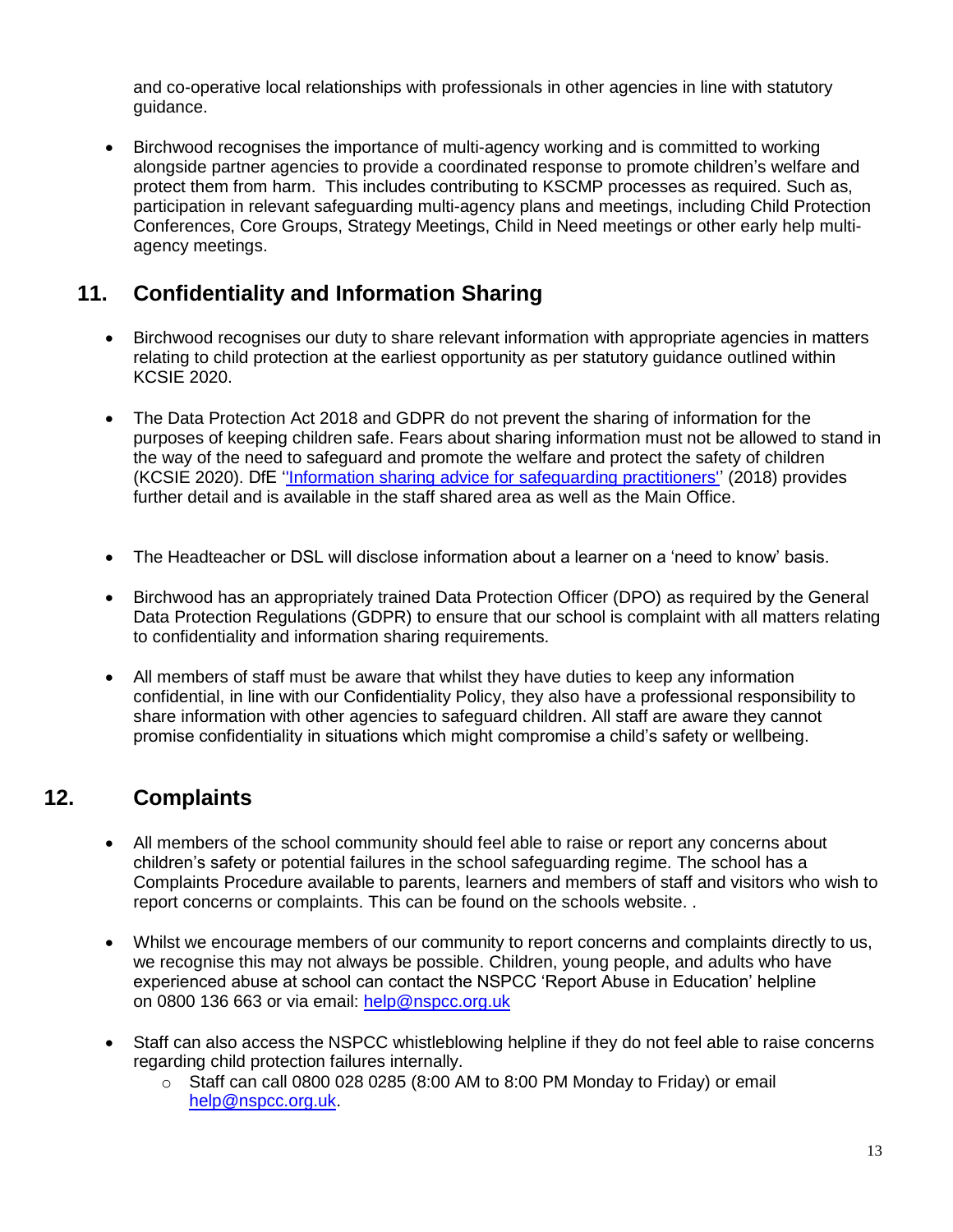- The leadership team at school will takes all concerns reported to the school seriously and all complaints will be considered and responded to in line with the relevant and appropriate process.
	- $\circ$  Anything that constitutes an allegation against a member of staff or volunteer will be dealt with in line with section 17 of this policy.

# **13. Staff Induction, Awareness and Training**

- All members of staff have been provided with a copy of part one of 'Keeping Children Safe in Education' (2020) which covers safeguarding information for all staff.
	- $\circ$  School leaders, including the DSL will read the entire document and School leaders and all members of staff who work directly with children will access annex A.
	- $\circ$  All members of staff have signed to confirm that they have read and understood the guidance shared with them, this in the single central record.
- The DSL will ensure that all new staff and volunteers (including agency and third-party staff) receive child protection training and information to ensure they are aware of the school internal safeguarding processes as part of their induction.
- All staff members (including agency and third-party staff) will receive appropriate child protection training to ensure they are aware of a range of safeguarding issues. This training will include online safety and will take place at least annually.
- In addition to specific child protection training, all staff will receive regular safeguarding and child protection updates at least annually, to provide them with relevant skills and knowledge to safeguard children effectively.
- All staff members (including agency and third-party staff) will be made aware of the schools expectations regarding safe and professional practice via the staff behaviour policy/code of conduct and Acceptable Use Policy (AUP).
- Staff will be encouraged to contribute to and shape school safeguarding arrangements and child protection policies, this will be achieved via input from knowledgeable and experienced staff, and inviting input at staff meetings.
- The DSL and Head Teacher will provide an annual report to the Management Committee detailing safeguarding training undertaken by all staff and will maintain up to date register of who has been trained.
- Although the school has a nominated lead for the management committee (Sonette Schwartz), all members of the management committee will access appropriate safeguarding training which covers their specific strategic responsibilities on a regular basis.

# **14. Safer Working Practice**

 All members of staff are required to work within our clear guidelines on safer working practice as outlined in the school behaviour policy/code of conduct. The DSL will ensure that all staff and volunteers have read the child protection policy and staff behaviour policy/code of conduct and understand that their behaviour and practice must be in line with it.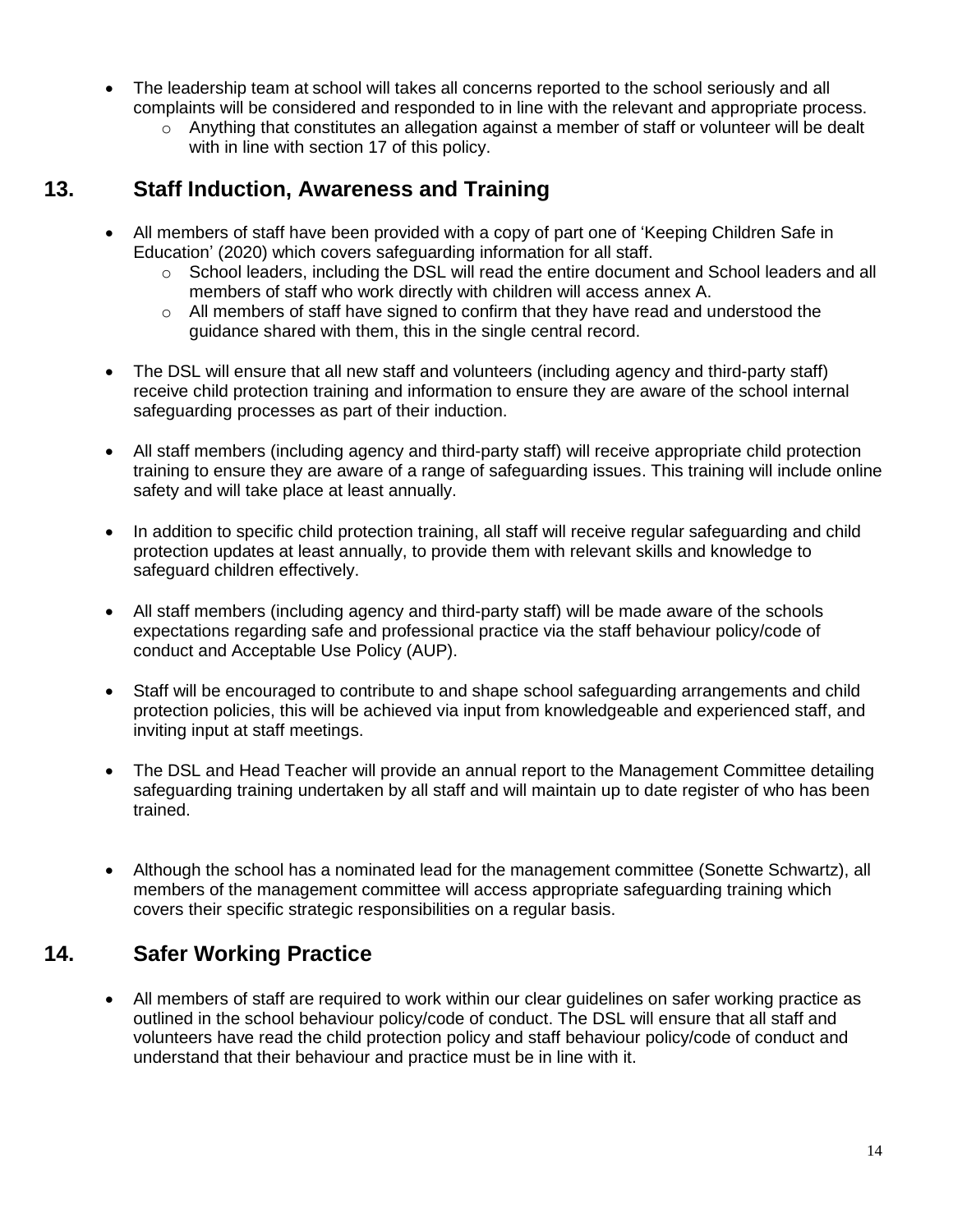- Staff will be made aware of the school behaviour management and physical intervention policies*,*  and any physical interventions/use of reasonable force must be in line with agreed policy and procedures and national guidance.
- All staff will be made aware of the professional risks associated with the use of social media and electronic communication (such as email, mobile phones, texting, social networking). Staff will adhere to relevant school policies including staff behaviour policy, Acceptable Use Policies, and Social Media.

# **15. Staff Supervision and Support**

- The induction process will include familiarisation with child protection responsibilities and procedures to be followed if members of staff have any concerns about a child's safety or welfare.
- The school will provide appropriate supervision and support for all members of staff to ensure that:
	- o All staff are competent to carry out their responsibilities for safeguarding and promoting the welfare of children
	- o All staff are supported by the DSL in their safeguarding role.
	- $\circ$  All members of staff have regular reviews of their own practice to ensure they improve over time.
- Any member of staff affected by issues arising from concerns for children's welfare or safety can seek support from the DSL.
- The DSL will also put staff in touch with outside agencies for professional support if they so wish. Staff can also approach organisations such as their Union, the Education Support Partnership or other similar organisations directly.

# **16. Safer Recruitment**

- Birchwood is committed to ensure that develop a safe culture and that all steps are taken to recruit staff and volunteers who are safe to work with our learners and staff.
	- o Birchwood will follow relevant guidance in Keeping Children Safe in Education 2020 (Section 3 'Safer Recruitment') and from The Disclosure and Barring Service (DBS)
	- $\circ$  The management committee and leadership team are responsible for ensuring that the school follows safe recruitment processes outlined within guidance.
	- $\circ$  The management committee will ensure that there is at least one of the persons who conducts an interview has completed safer recruitment training.
- The school maintains an accurate Single Central Record (SCR) in line with statutory guidance.
- Birchwood are committed to supporting the statutory guidance from the Department for Education on the application of the Childcare (Disqualification) Regulations 2009 and related obligations under the Childcare Act 2006 in schools.
- We advise all staff to disclose any reason that may affect their suitability to work with children including convictions, cautions, court orders, cautions, reprimands and warnings.

# **17. Allegations Against Members of Staff and Volunteers**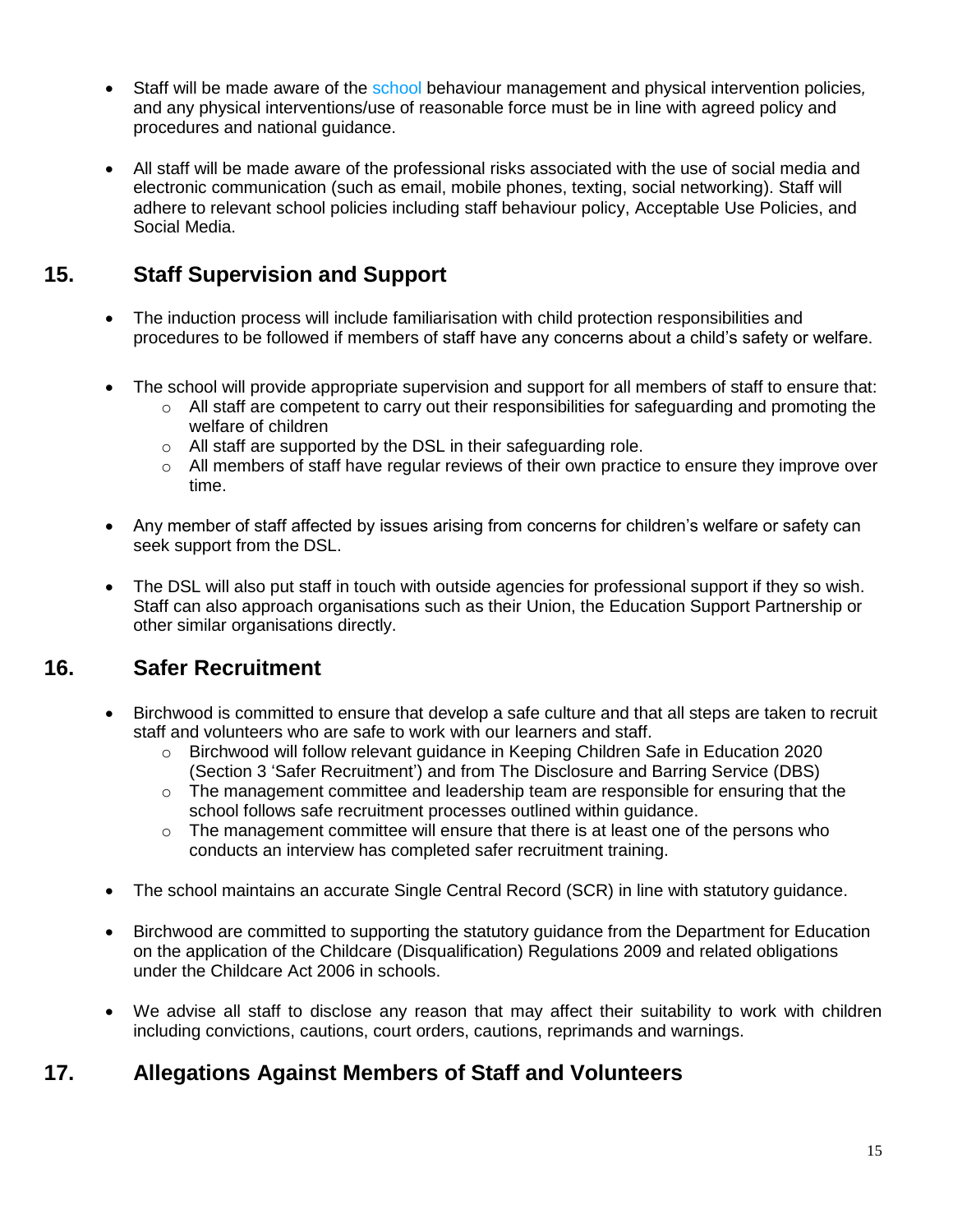- Birchwood recognises that it is possible for any member of staff, including volunteers, governors, contractors, agency and third-party staff (including supply teachers) and visitors to behave in a way that:
	- o Indicates they have harmed a child, or may have harmed a child
	- $\circ$  Means they have committed a criminal offence against or related to a child
	- $\circ$  behaved towards a child or children in a way that indicates he or she may pose a risk of harm to children, or
	- $\circ$  behaved or may have behaved in a way that indicates they may not be suitable to work with children.
- In depth information regarding staff allegations can be found within our Procedures for Managing Allegations against Staff policy**.** This can be found in the Main office and on the staff shared area online.
- All staff and volunteers should feel able to raise concerns about poor or unsafe practice and potential failures in the school safeguarding regime. The leadership team at Birchwood will takes all concerns or allegations received seriously.
- Allegations against staff will be referred immediately to the headteacher who will contact the Local [Authority Designated Officer](https://www.kscmp.org.uk/procedures/local-authority-designated-officer-lado) (LADO) to agree further action to be taken in respect of the child and staff member.
- In the event of allegations of abuse being made against the headteacher, staff are advised that allegations should be reported to the chair of the management committee who will contact the LADO.
- All staff and volunteers should feel able to raise concerns about poor or unsafe practice and such concerns will always be taken seriously by the leadership team. All members of staff are made aware of the school Whistleblowing procedure,It is a disciplinary offence not to report concerns about the conduct of a colleague that could place a child at risk.
	- $\circ$  Staff can also access the NSPCC whistleblowing helpline if they do not feel able to raise concerns regarding child protection failures internally. Staff can call 0800 028 0285 (8:00 AM to 8:00 PM Monday to Friday) or email [help@nspcc.org.uk.](mailto:help@nspcc.org.uk)
- Birchwood has a legal duty to refer to the Disclosure and Barring Service (DBS) anyone who has harmed, or poses a risk of harm, to a child, or if there is reason to believe the member of staff has committed one of a number of listed offences, and who has been removed from working (paid or unpaid) in regulated activity or would have been removed had they not left. The DBS will consider whether to bar the person.
	- $\circ$  If these circumstances arise in relation to a member of staff at our school, a referral will be made as soon as possible after the resignation or removal of the individual in accordance with advice from the LADO and/or Schools Personnel Service.

# **18. Safeguarding Children with Special Educational Needs and Disabilities**

- Birchwood acknowledges that children with special educational needs (SEN) and disabilities can face additional safeguarding challenges as they may have an impaired capacity to resist or avoid abuse. The DSL will work closely with the SENDco (Jane Waters) to plan support as required.
- Birchwood will ensure that children with SEN and disabilities, specifically those with communication difficulties will be supported to ensure that their voice is heard and acted upon.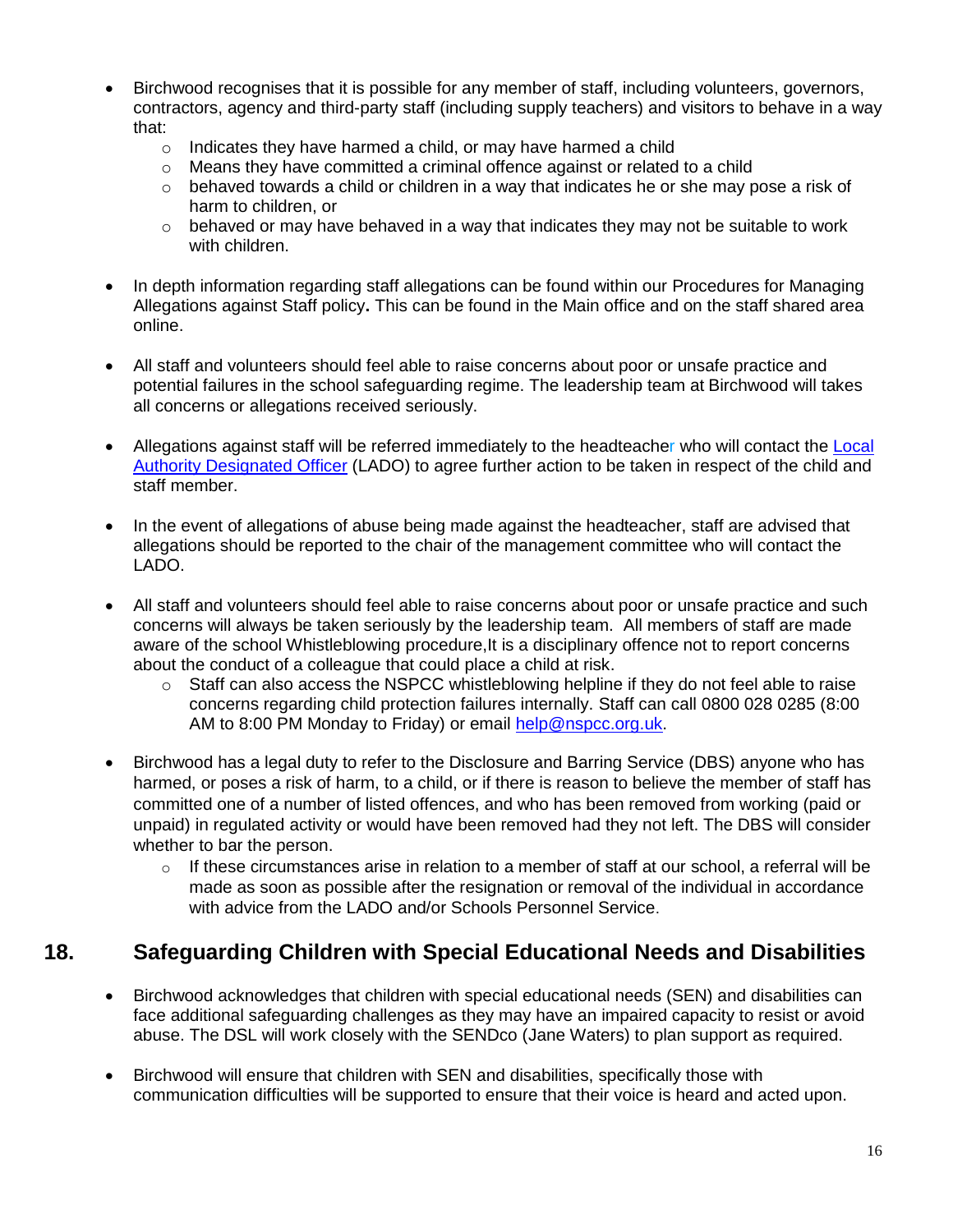- Members of staff are encouraged to be aware that children with SEN and disabilities can be disproportionally impacted by safeguarding concerns, such as bullying and exploitation.
- All members of staff will be encouraged to appropriately explore possible indicators of abuse such as behaviour/mood change or injuries and not to assume that they are related to the child's disability and be aware that children with SEN and disabilities may not always outwardly display indicators of abuse. To address these additional challenges, our school will always consider extra pastoral support for children with SEN and disabilities.

# **19. Peer on Peer Abuse**

- All members of staff at Birchwood recognise that children are capable of abusing their peers. Birchwood believes that abuse is abuse and it will never be tolerated or passed off as "banter", "just having a laugh" or "part of growing up". All victims will be taken seriously and offered appropriate support, regardless of where the abuse takes place.
- Birchwood recognises that peer on peer abuse can take many forms, including but not limited to:
	- o bullying, including cyberbullying
	- o physical abuse which can include hitting, kicking, shaking, biting, hair pulling, or otherwise causing physical harm
	- o sexual violence and sexual harassment
	- $\circ$  'upskirting', which typically involves taking a picture under a person's clothing without them knowing, with the intention of viewing their genitals or buttocks to obtain sexual gratification, or cause the victim humiliation, distress or alarm
	- $\circ$  nude or semi-nude image sharing (also known as 'sexting' or youth produced/involved sexual imagery)
	- o initiation/hazing type violence and rituals
- Staff and leadership recognise that that some peer on peer abuse issues may be affected by gender, age, ability and culture of those involved, (i.e. for gender based abuse, girls are more likely to be victims and boys more likely to be perpetrators) however, all peer on peer abuse is unacceptable and all reports will be taken seriously.
- In order to minimise the risk of peer-on-peer abuse, Birchwood have:
	- o Implemented a robust anti-bullying policy,
	- o Provided an age/ability appropriate PSHE and RSE curriculum
	- o Open door policy with DSL and Senior Leaders
- All allegations of peer on peer abuse will be recorded, investigated, and dealt with in line with associated Birchwood policies, including child protection, anti-bullying and behaviour.
- Alleged victims, perpetrators and any other child affected by peer on peer abuse may be supported by:
	- o Taking reports seriously, listening carefully, avoiding victim blaming,
	- o providing appropriate pastoral support, working with parents/carers,
	- $\circ$  reviewing educational approaches, and in cases of sexual assault, informing the police and/or Front Door*.*

### **19.1 Child on Child Sexual Violence or Harassment**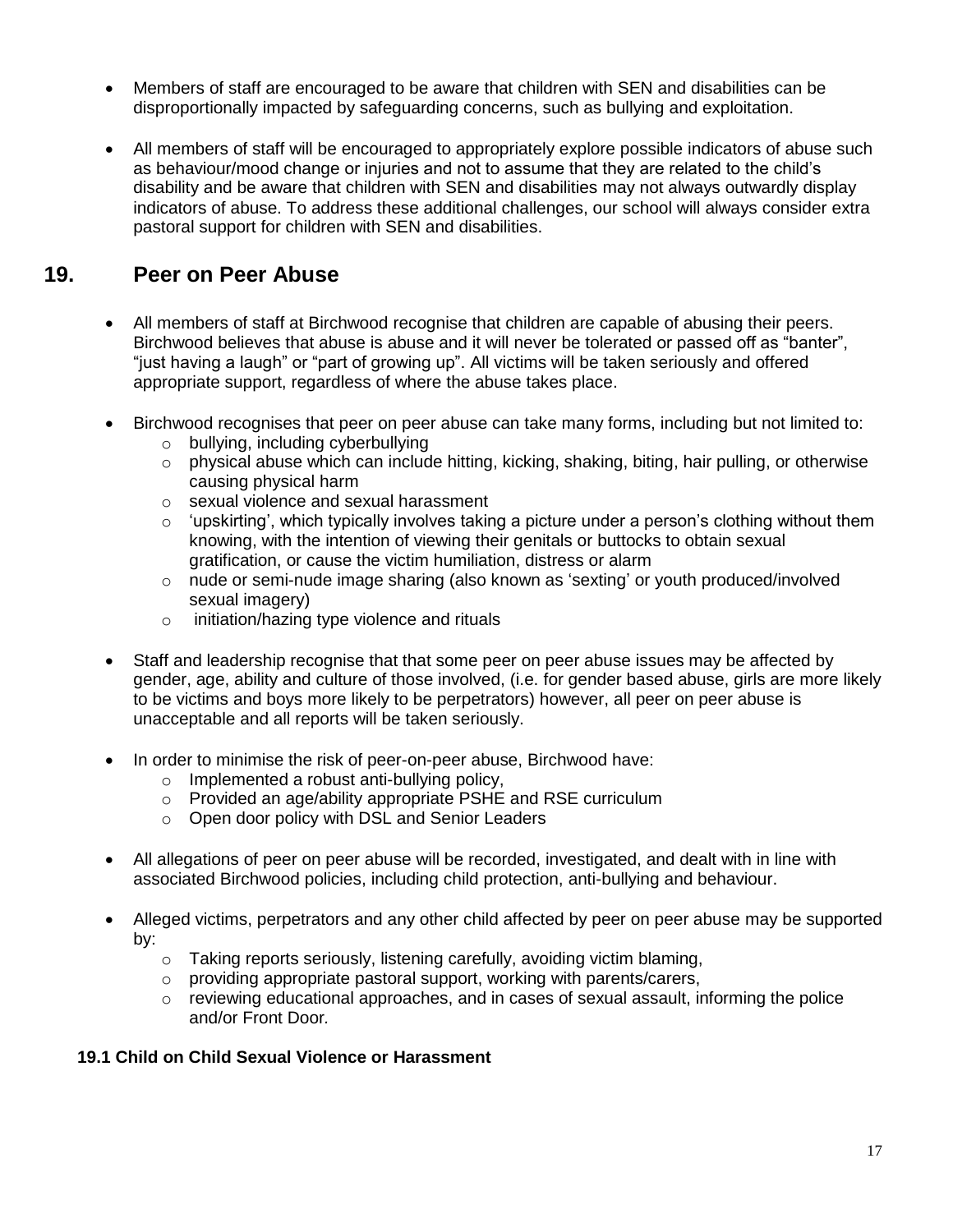- When responding to concerns relating to child on child sexual violence or harassment, Birchwood will follow the guidance outlined in part five of KCSIE 2020 and the DfE guidance 'Sexual Violence [and Sexual Harassment Between Children in Schools and Colleges'.](https://www.gov.uk/government/publications/sexual-violence-and-sexual-harassment-between-children-in-schools-and-colleges)
	- o If DSLs are unsure how to proceed, advice will be sought from the Education Safeguarding Service.
- It is essential that all victims of sexual violence or sexual harassment are reassured that they are being taken seriously and that they will be supported and kept safe. A victim will never be given the impression that they are creating a problem by reporting sexual violence or sexual harassment or be made to feel ashamed for making a report.
- Immediate consideration will be given as to how best to support and protect the victim and the alleged perpetrator (and any other children involved/impacted).
- When there has been a report of sexual violence or harassment, the DSL will make an immediate risk and needs assessment which will be considered on a case-by-case basis. The risk and needs assessment will be recorded and kept under review and will consider the victim (especially their protection and support), the alleged perpetrator, and all other children, adults, students and staff and any actions that are required to protect them.
- Reports will initially be managed internally by the school and where necessary will be referred to Integrated Children's Services and/or the Police.
	- $\circ$  The decision making and required action taken will vary on a case by case basis, but will be informed by the wishes of the victim; the nature of the alleged incident (including whether a crime may have been committed); the ages and developmental stages of the children involved; any power imbalance between the children; if the alleged incident is a one-off or a sustained pattern of abuse; if there are any ongoing risks to the victim, other children, adult students or school staff; and, any other related issues or wider context.

## **19.2 Nude and/or Semi-Nude Image Sharing by Children**

- Birchwood recognises that nude and semi-nude image sharing (also known as youth produced/involved sexual imagery or "sexting") is a safeguarding issue; all concerns will be reported to and dealt with by the DSL (or deputy).
- When made aware of concerns involving nude or semi-nude image taking/sharing involving children, staff are advised to:
	- $\circ$  Report any concerns involving nude or semi-nude image sharing involving children to the DSL immediately.
	- $\circ$  Never view, copy, print, share, store or save the imagery, or ask a child to share or download it – this may be illegal. If staff have already viewed the imagery by accident (e.g. if a child has shown it to them), this will be immediately reported to the DSL.
	- o Not delete the imagery or ask the young person to delete it.
	- o Not say or do anything to blame or shame any children involved.
	- o Explain to child(ren) involved that they will report the issue to the DSL and reassure them that they will receive appropriate support and help.
	- $\circ$  Not ask the child or children involved in the incident to disclose information regarding the imagery and not share information about the incident with other members of staff, the child(ren) involved or their, or other, parents and/or carers. This is the responsibility of the DSL.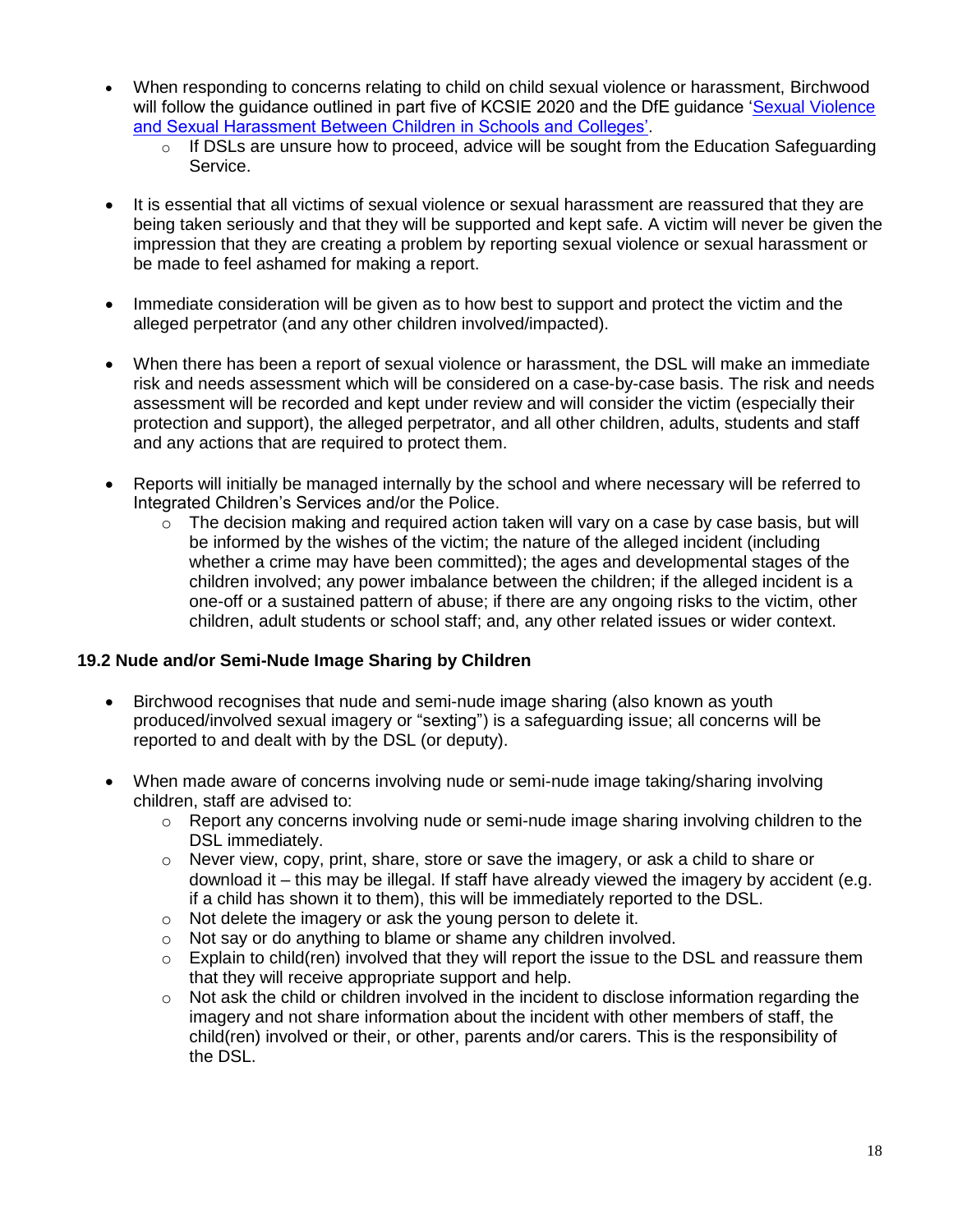- DSLs will respond to concerns as set out in the non-statutory UKCIS guidance: Sharing nudes [and semi-nudes: advice for education settings working with children and young people'](https://www.gov.uk/government/publications/sharing-nudes-and-semi-nudes-advice-for-education-settings-working-with-children-and-young-people) (Updated December 2020) and the local [KSCMP](http://www.kscb.org.uk/guidance/online-safety) quidance: "Responding to youth produced sexual imagery"
	- $\circ$  the DSL will hold an initial review meeting with appropriate staff and will speak with the children involved if appropriate.
	- $\circ$  parents and carers will be informed at an early stage and involved in the process to best support children, unless there is good reason to believe that involving them would put a child at risk of harm.
	- $\circ$  a referral will be made to ICS and/or the police immediately if:
		- the incident involves an adult (over 18).
		- there is reason to believe that a child has been coerced, blackmailed or groomed, or there are concerns about their capacity to consent (for example, age of SEND).
		- the image/videos involve sexual acts and a child under the age of 13, depict sexual acts which are unusual for the child's developmental stage, or are violent.
		- a child is at immediate risk of harm owing to the sharing of nudes and semi-nudes.
	- $\circ$  All decisions will be recorded in line with our child protection procedures and will be based on the consideration of the best interests of any child involved. The DSL may choose to involve other agencies at any time if further information/concerns are disclosed at a later date.
	- $\circ$  If DSLs are unsure how to proceed, advice will be sought from the Education Safeguarding Service.

# **20. Gangs, County Lines, Serious Violence, Crime and Exploitation**

- Birchwood recognises the impact of gangs, county lines, serious violence, crime and exploitation. Any concerns regarding gangs, county lines, serious violence, crime and exploitation will be reported and responded to in line with other child protection concerns.
	- $\circ$  The initial response to child victims is important and staff will take any allegations seriously and work in ways that support children and keep them safe.
- All staff have been trained and recognise the need to be vigilant for the signs that may include, but not exclusively:
	- $\circ$  Unexplained gifts/new possessions these can indicate children have been approached by/involved with individuals associated with criminal networks/gangs.
	- o Children who go missing for periods of time or regularly come home late
	- $\circ$  Children who regularly miss school or education or do not take part in education
	- o Change in friendships/relationships with others/groups
	- $\circ$  Children who associate with other young people involved in exploitation
	- o Children who suffer from changes in emotional well-being
	- o Significant decline in performance
	- o Signs of self-harm/significant change in wellbeing
	- o Signs of assault/unexplained injuries

# **21. Mental Health**

- All staff will be made aware that mental health problems can, in some cases, be an indicator that a child has suffered or is at risk of suffering abuse, neglect or exploitation. Staff are aware of how children's experiences, can impact on their mental health, behaviour and education.
- Staff are well placed to observe children day-to-day and identify those whose behaviour suggests that they may be experiencing a mental health problem or be at risk of developing one.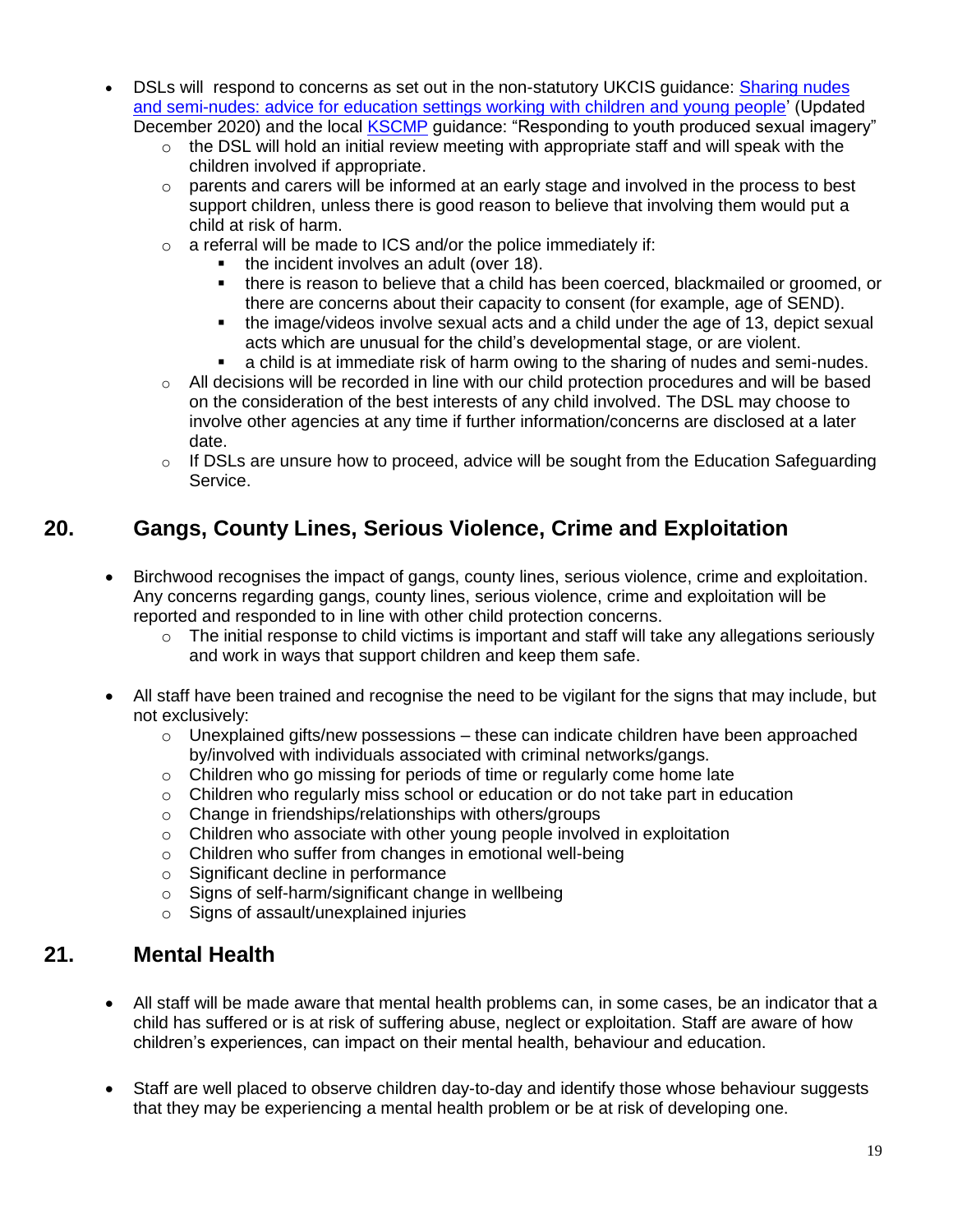If staff have a mental health concern about a child that is also a safeguarding concern, immediate action should be taken by speaking to the DSL or a deputy.

# **22. Online Safety**

 $\bullet$ 

- It is recognised by Birchwood that the use of technology presents challenges and risks to children and adults both inside and outside of school. Birchwood will empower, protect and educate the community in their use of technology and establish mechanisms to identify, intervene in, and escalate any incident where appropriate.
	- $\circ$  The DSL has overall responsibility for online safeguarding within the school but will liaise as necessary with other members of staff.
- Birchwood identifies that the breadth of issues classified within online safety is considerable, but can be categorised into three areas of risk:
	- $\circ$  Content being exposed to illegal, inappropriate or harmful material, for example, pornography, fake news, racist or radical and extremist views
	- $\circ$  Contact being subjected to harmful online interaction with other users, for example, commercial advertising as well as adults posing as children or young people
	- $\circ$  Conduct personal online behaviour that increases the likelihood of, or causes, harm, for example, making, sending and receiving explicit images, or online bullying.
- Birchwood uses a wide range of technology. This includes computers, laptops, tablets and other digital devices, the internet, our learning platform, intranet and email systems.
	- $\circ$  All School owned devices and systems will be used in accordance with our acceptable use policies and with appropriate safety and security measures in place.
- Birchwood recognises the specific risks that can be posed by mobile technology, including mobile phones and cameras. In accordance with KCSIE 2020 and has appropriate policies in place that are shared and understood by all members of the community.
	- $\circ$  Further information reading the specific approaches relating to this can be found in our mobile technology, social media, acceptable use and image use policies which can be found on the shared T-Drive.
- Birchwood will do all we reasonably can to limit children's exposure to online risks through our school IT systems and will ensure that appropriate filtering and monitoring systems are in place.
	- $\circ$  If learners or staff discover unsuitable sites or material, they are required to turn off monitor/screen, report the concern immediately to a member of staff, report the URL of the site to technical staff/services.
	- o All users will be informed that use of our systems can be monitored, and that monitoring will be in line with data protection, human rights and privacy legislation.
	- $\circ$  Filtering breaches or concerns identified through our monitoring approaches will be recorded and reported to the DSL as appropriate.
	- $\circ$  Any access to material believed to be illegal will be reported immediately to the appropriate agencies, such as the [Internet Watch Foundation](https://www.iwf.org.uk/) and the police.
	- o When implementing appropriate filtering and monitoring, Birchwood will ensure that "over blocking" does not lead to unreasonable restrictions as to what children can be taught with regards to online teaching and safeguarding.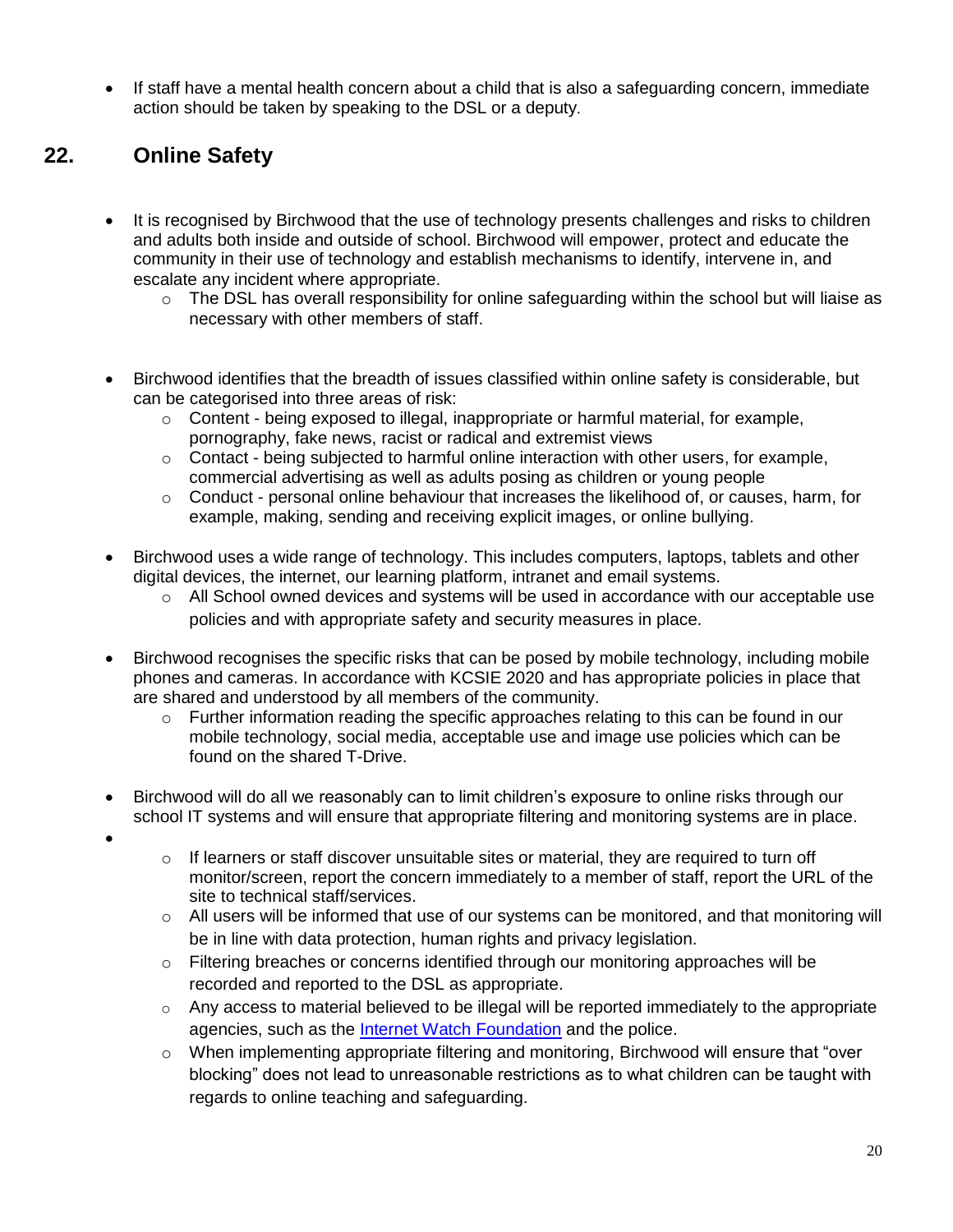- Birchwood acknowledges that whilst filtering and monitoring is an important part of school online safety responsibilities, it is only one part of our approach to online safety.
	- $\circ$  Learners will use appropriate search tools, apps and online resources as identified following an informed risk assessment.
	- $\circ$  Learners internet use will be supervised by staff according to their age and ability.
	- $\circ$  Learners will be directed to use age appropriate online resources and tools by staff.
- Birchwood will ensure a comprehensive whole school curriculum response is in place to enable all learners to learn about and manage online risks effectively as part of providing a broad and balanced curriculum.
- Birchwood will build a partnership approach to online safety and will support parents/carers to become aware and alert by:
	- $\circ$  Providing information on our school website and through existing communication channels
	- o Offering specific online safety events for parents/carers
- Birchwood will ensure that online safety training for all staff is integrated, aligned and considered as part of our overarching safeguarding approach.
- The DSL will respond to online safety concerns in line with the child protection and other associated policies such as anti-bullying and behaviour.
	- o Internal sanctions and/or support will be implemented as appropriate.
	- $\circ$  Where necessary, concerns will be escalated and reported to relevant partner agencies in line with local policies and procedures.

### **Where children are asked to learn online at home in response to a full or partial closure:**

- Birchwood will ensure any remote sharing of information, communication and use of online learning tools and systems will be in line with privacy and data protection requirements.
- All communication with learners and parents/carers will take place using school provided or approved communication channels; for example, school provided email accounts and phone numbers and agreed systems e.g. Google Classroom, Microsoft 365 or equivalent.
	- Any pre-existing relationships or situations which mean this cannot be complied with will be discussed with the DSL.
- Staff and learners will engage with remote teaching and learning in line with existing behaviour principles as set out in our school behaviour policy/code of conduct and Acceptable Use Policies.
- Staff and learners will be encouraged to report issues experienced at home and concerns will be responded to in line with our child protection and other relevant policies.
- When delivering remote learning, staff will follow our Remote Learning Acceptable Use Policy (AUP)
- Parents/carers will be made aware of what their children are being asked to do online, including the sites they will be asked to access. School will continue to be clear who from the school their child is going to be interacting with online.
- Parents/carers will be encouraged to ensure children are appropriately supervised online and that appropriate parent controls are implemented at home.

# **23. Curriculum and Staying Safe**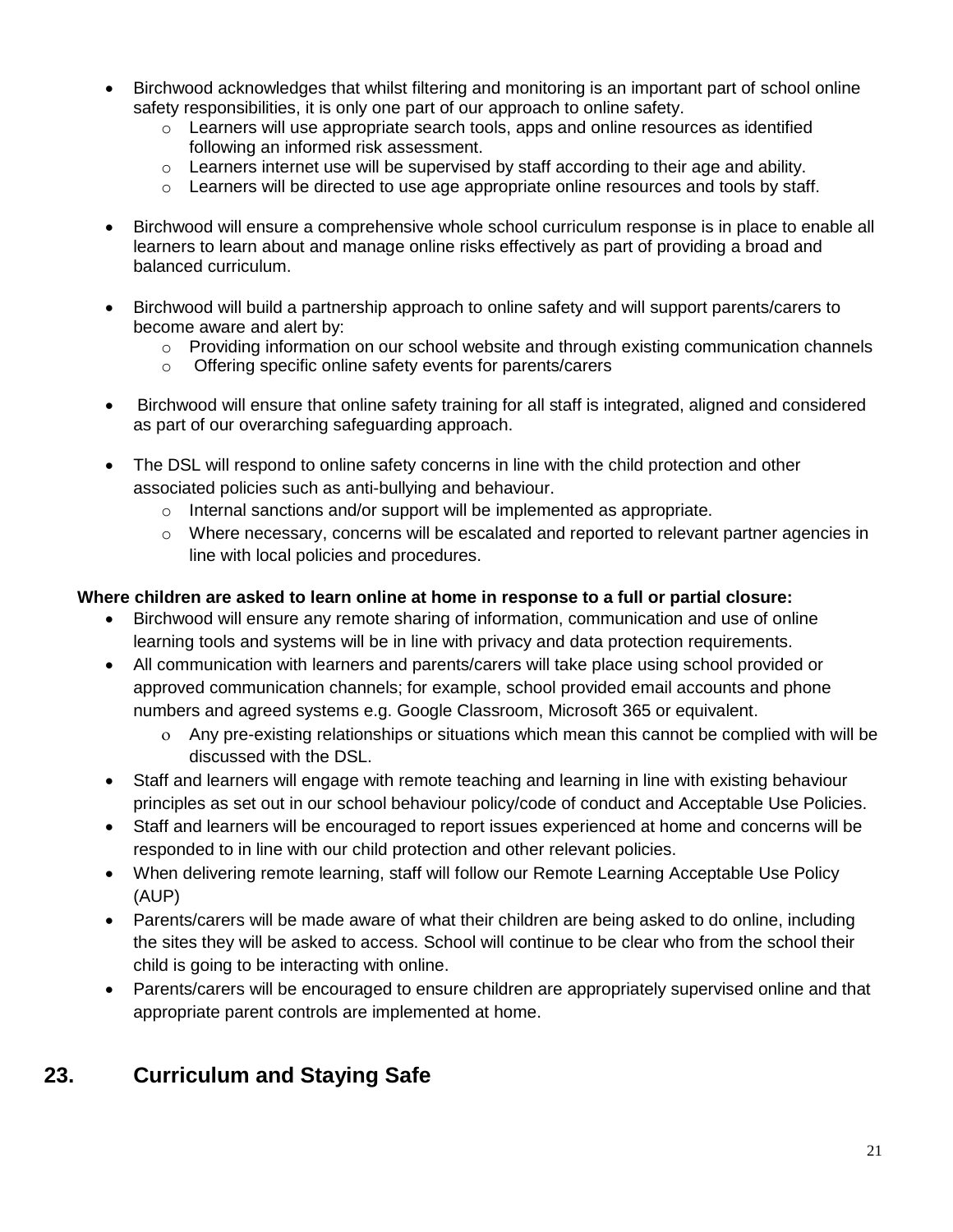- Birchwood will ensure that children are taught about safeguarding, including online safety, as part of providing a broad and balanced curriculum.
	- o We recognise that school play an essential role in helping children to understand and identify the parameters of what is appropriate child and adult behaviour; what is 'safe'; to recognise when they and others close to them are not safe; and how to seek advice and support when they are concerned.
- Our curriculum provides opportunities for increasing self-awareness, self-esteem, social and emotional understanding, assertiveness and decision making so that learners have a range of age appropriate contacts and strategies to ensure their own protection and that of others.
- Birchwood is aware of the most recent communication from the DfE on the mandatory implementation of Relationships Education, Relationships and Sex and Health Education and will ensure that this is embedded into the curriculum.
- Our school systems support children to talk to a range of staff. Children will be listened to and heard, and their concerns will be taken seriously and acted upon as appropriate.

# **24. The Use of Premises by Other Organisations**

- Where services or activities are provided separately by another body using the school premises, the headteacher/principal and management committee will seek written assurance that the organisation concerned has appropriate policies and procedures in place with regard to safeguarding children and child protection, and that relevant safeguarding checks have been made in respect of staff and volunteers.
- If this assurance is not achieved, an application to use premises will be refused.

# **25. Security**

- All members of staff have a responsibility for maintaining awareness of buildings and grounds security and for reporting concerns that may come to light. Staff will be expected to adhere to any safety arrangements implemented because of Covid-19 restrictions.
- Appropriate checks will be undertaken in respect of visitors and volunteers coming into school as outlined within guidance. Visitors will be expected to, sign in and out via the office visitors log and to display a visitor's badge whilst on site. Visitors will be expected to adhere to any safety arrangements implemented because of Covid-19 restrictions.
- Any individual who is not known or identifiable on site should be challenged for clarification and reassurance.
- The school will not accept the behaviour of any individual (parent or other) that threatens school security or leads others (child or adult) to feel unsafe. Such behaviour will be treated as a serious concern and may result in a decision to refuse access for that individual to the school site.

# **26. Local Support**

- All members of staff in Birchwood are made aware of local support available.
	- o **Contact details for Area Safeguarding Advisor (Education Safeguarding Service)**
		- [https://www.theeducationpeople.org/our-expertise/safeguarding/safeguarding](https://www.theeducationpeople.org/our-expertise/safeguarding/safeguarding-contacts/)[contacts/](https://www.theeducationpeople.org/our-expertise/safeguarding/safeguarding-contacts/)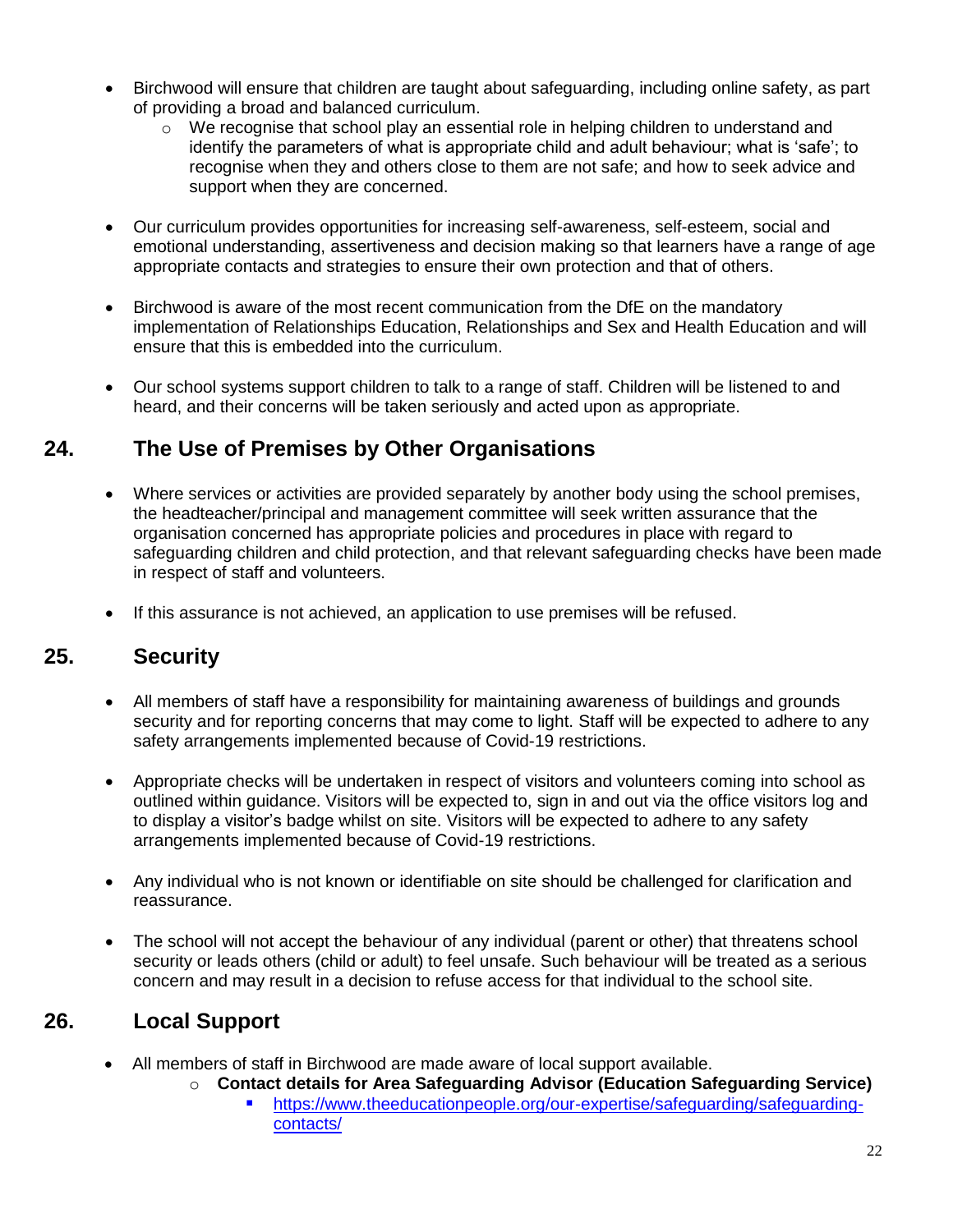### o **Contact details for Online Safety in the Education Safeguarding Service**

- 03000 415797
- [esafetyofficer@theeducationpeople.org](mailto:esafetyofficer@theeducationpeople.org) (non-urgent issues only)

### o **Contact details for the LADO**

- **Telephone: 03000 410888**
- **Email: [kentchildrenslado@kent.gov.uk](mailto:kentchildrenslado@kent.gov.uk)**

### o **Integrated Children's Services**

- Front door: 03000 411111<br>■ Out of Hours Number: 030
- Out of Hours Number: 03000 419191

### o **Kent Police**

<sup>1</sup> 101 or 999 if there is an immediate risk of harm

### o **Kent Safeguarding Children Multi-Agency Partnership (KSCMP)**

- **[kscmp@kent.gov.uk](mailto:kscmp@kent.gov.uk)**
- $-03000421126$

### o **Adult Safeguarding**

 Adult Social Care via 03000 41 61 61 (text relay 18001 03000 41 61 61) or email [social.services@kent.gov.uk](mailto:social.services@kent.gov.uk)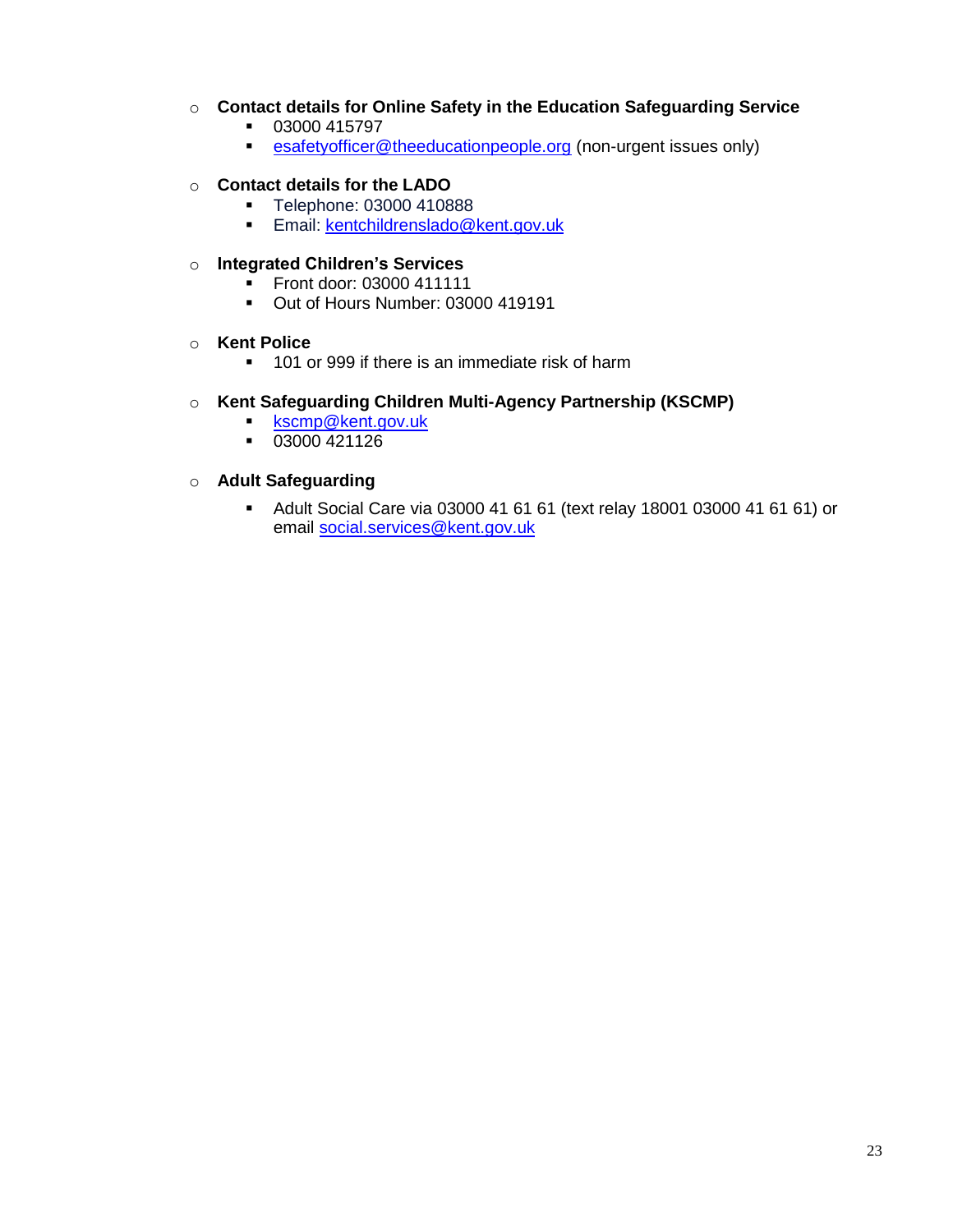# **Appendix 1: Categories of Abuse**

**All staff should be aware that abuse, neglect and safeguarding issues are rarely standalone events that can be covered by one definition or label. In most cases multiple issues will overlap with one another.**

**Abuse:** a form of maltreatment of a child. Somebody may abuse or neglect a child by inflicting harm, or by failing to act to prevent harm. They may be abused by an adult or adults or another child or children. It should be noted that abuse can be carried out both on and offline and be perpetrated by men, women and children.

**Sexual abuse:** involves forcing or enticing a child or young person to take part in sexual activities, not necessarily involving a high level of violence, whether or not the child is aware of what is happening. The activities may involve physical contact, including assault by penetration (for example rape or oral sex) or non-penetrative acts such as masturbation, kissing, rubbing and touching outside of clothing. They may also include non-contact activities, such as involving children in looking at, or in the production of, sexual images, watching sexual activities, encouraging children to behave in sexually inappropriate ways, or grooming a child in preparation for abuse (including via the internet). Sexual abuse is not solely perpetrated by adult males. Women can also commit acts of sexual abuse, as can other children.

### **Signs that MAY INDICATE Sexual Abuse**

- Sudden changes in behaviour and performance
- Displays of affection which are sexual and age inappropriate
- Self-harm, self-mutilation or attempts at suicide
- Alluding to secrets which they cannot reveal
- Tendency to cling or need constant reassurance
- Regression to younger behaviour for example thumb sucking, playing with discarded toys, acting like a baby
- Distrust of familiar adults e.g. anxiety of being left with relatives, a childminder or lodger
- Unexplained gifts or money
- Depression and withdrawal
- Fear of undressing for PE
- Sexually transmitted disease
- Fire setting

**Physical abuse**: a form of abuse which may involve hitting, shaking, throwing, poisoning, burning or scalding, drowning, suffocating or otherwise causing physical harm to a child. Physical harm may also be caused when a parent or carer fabricates the symptoms of, or deliberately induces, illness in a child.

## **Signs that MAY INDICATE physical abuse**

- Bruises and abrasions around the face
- Damage or injury around the mouth
- Bi-lateral injuries such as two bruised eyes
- Bruising to soft area of the face such as the cheeks
- Fingertip bruising to the front or back of torso
- Bite marks
- Burns or scalds (unusual patterns and spread of injuries)
- Deep contact burns such as cigarette burns
- Injuries suggesting beatings (strap marks, welts)
- Covering arms and legs even when hot
- Aggressive behaviour or severe temper outbursts.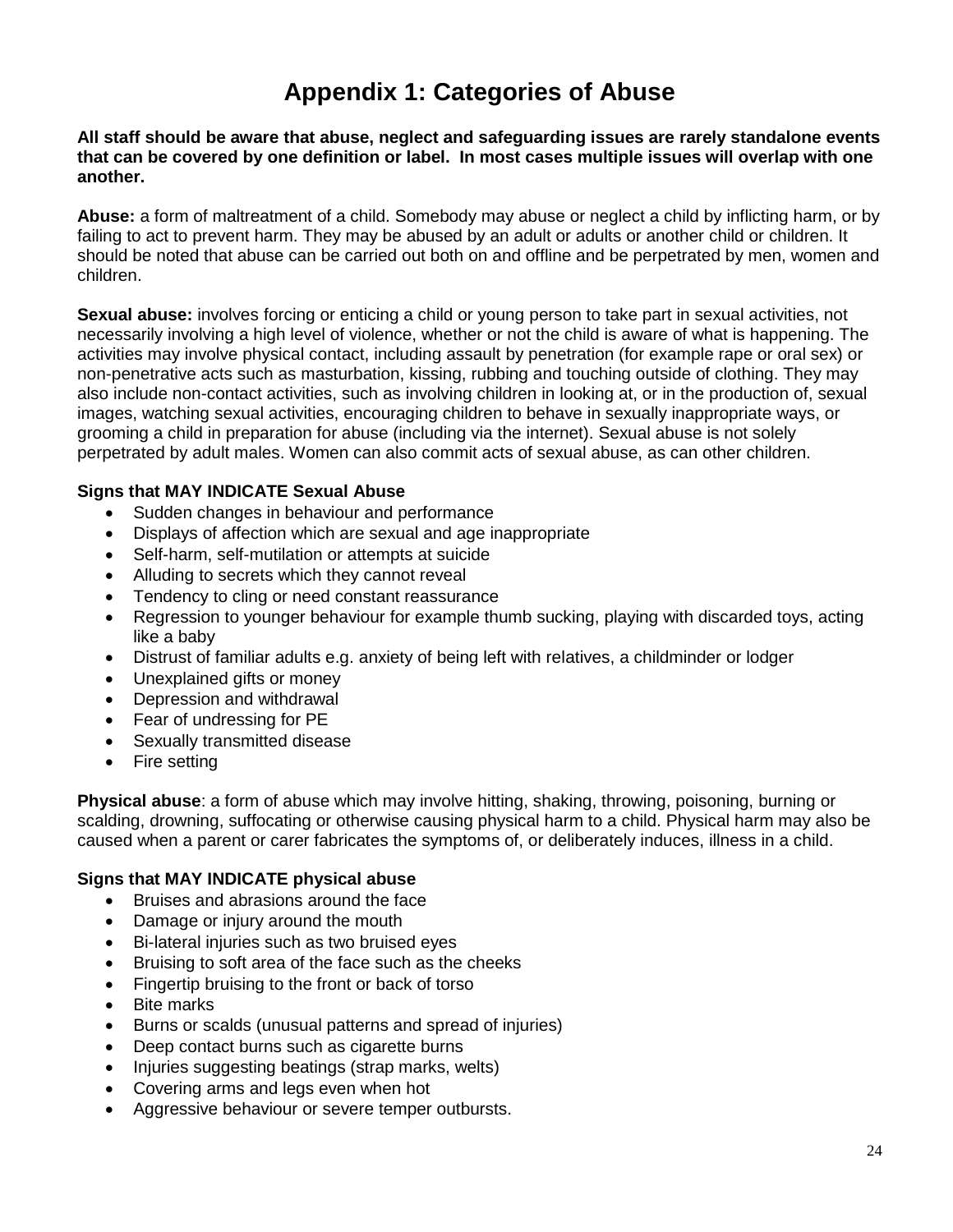• Injuries need to be accounted for. Inadequate, inconsistent or excessively plausible explanations or a delay in seeking treatment should signal concern.

**Emotional abuse:** the persistent emotional maltreatment of a child such as to cause severe and adverse effects on the child's emotional development. It may involve conveying to a child that they are worthless or unloved, inadequate, or valued only insofar as they meet the needs of another person. It may include not giving the child opportunities to express their views, deliberately silencing them or 'making fun' of what they say or how they communicate. It may feature age or developmentally inappropriate expectations being imposed on children. These may include interactions that are beyond a child's developmental capability as well as overprotection and limitation of exploration and learning, or preventing the child participating in normal social interaction. It may involve seeing or hearing the ill-treatment of another. It may involve serious bullying (including cyberbullying), causing children frequently to feel frightened or in danger, or the exploitation or corruption of children. Some level of emotional abuse is involved in all types of maltreatment of a child, although it may occur alone.

## **Signs that MAY INDICATE emotional abuse**

- Over reaction to mistakes
- Lack of self-confidence/esteem
- Sudden speech disorders
- Self-harming
- Eating Disorders
- Extremes of passivity and/or aggression
- Compulsive stealing
- Drug, alcohol, solvent abuse
- Fear of parents being contacted
- Unwillingness or inability to play
- Excessive need for approval, attention and affection

**Neglect:** the persistent failure to meet a child's basic physical and/or psychological needs, likely to result in the serious impairment of the child's health or development. Neglect may occur during pregnancy as a result of maternal substance abuse. Once a child is born, neglect may involve a parent or carer failing to: provide adequate food, clothing and shelter (including exclusion from home or abandonment); protect a child from physical and emotional harm or danger; ensure adequate supervision (including the use of inadequate care-givers); or ensure access to appropriate medical care or treatment. It may also include neglect of, or unresponsiveness to, a child's basic emotional needs.

## **Signs that MAY INDICATE neglect.**

- Constant hunger
- Poor personal hygiene
- Constant tiredness
- Inadequate clothing
- Frequent lateness or non-attendance
- Untreated medical problems
- Poor relationship with peers
- Compulsive stealing and scavenging
- Rocking, hair twisting and thumb sucking
- Running away
- Loss of weight or being constantly underweight
- Low self esteem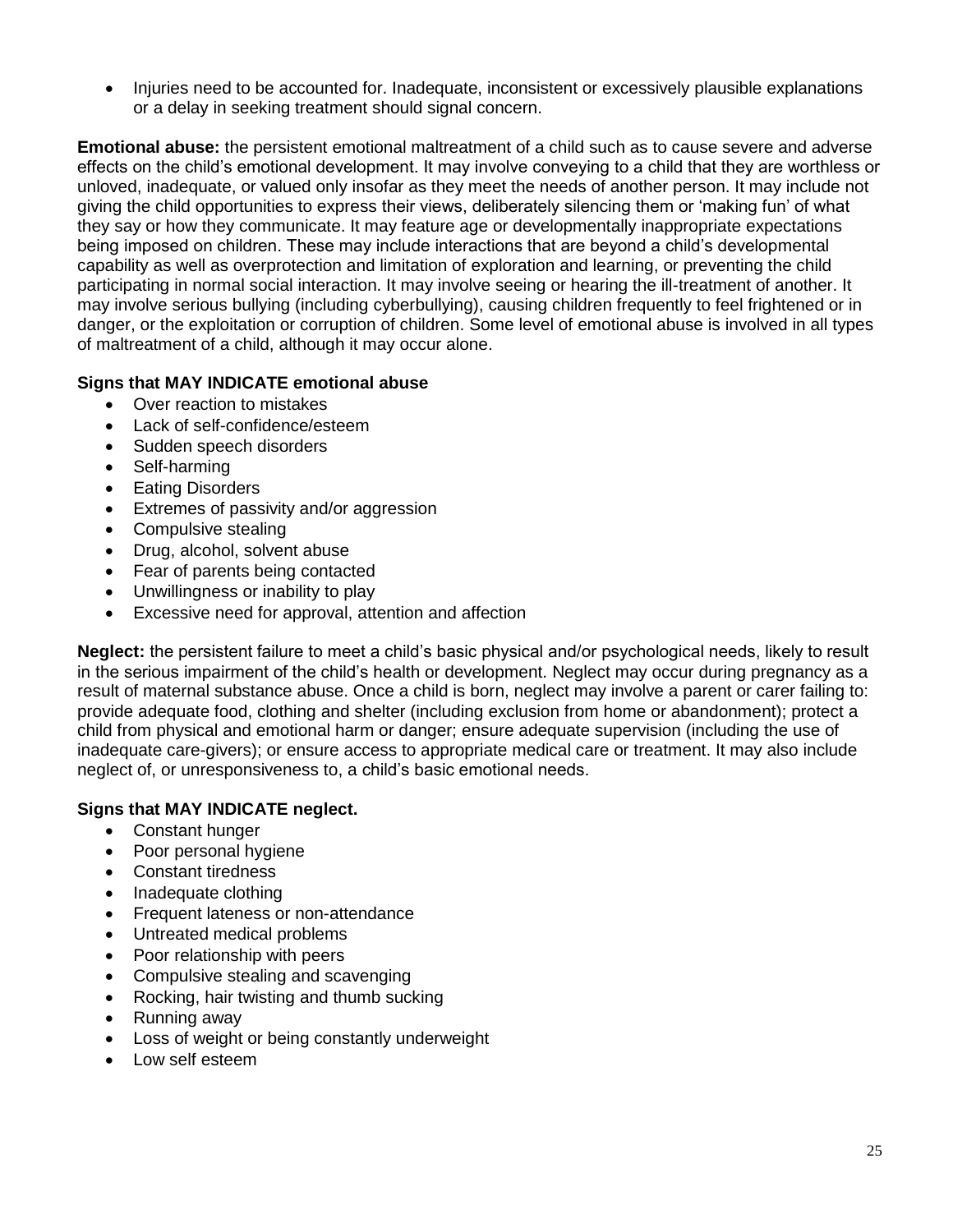# **Appendix 2: National Support Organisations**

### **NSPCC 'Report Abuse in Education' Helpline**

[0800 136 663](tel:0800%20136%20663) or [help@nspcc.org.uk](mailto:help@nspcc.org.uk)

### **Support for staff**

- Education Support Partnership: [www.educationsupportpartnership.org.uk](http://www.educationsupportpartnership.org.uk/)
- Professional Online Safety Helpline: [www.saferinternet.org.uk/helpline](http://www.saferinternet.org.uk/helpline)

### **Support for learners**

- ChildLine: [www.childline.org.uk](http://www.childline.org.uk/)
- Papyrus: [www.papyrus-uk.org](http://www.papyrus-uk.org/)
- The Mix: [www.themix.org.uk](http://www.themix.org.uk/)
- Shout: [www.giveusashout.org](http://www.giveusashout.org/)
- Fearless: [www.fearless.org](http://www.fearless.org/)

### **Support for adults**

- Family Lives: [www.familylives.org.uk](http://www.familylives.org.uk/)
- Crime Stoppers: [www.crimestoppers-uk.org](http://www.crimestoppers-uk.org/)
- Victim Support: [www.victimsupport.org.uk](http://www.victimsupport.org.uk/)
- The Samaritans: [www.samaritans.org](http://www.samaritans.org/)
- NAPAC (National Association for People Abused in Childhood): www.[napac.org.uk](https://napac.org.uk/)
- MOSAC: [www.mosac.org.uk](http://www.mosac.org.uk/)
- Action Fraud: [www.actionfraud.police.uk](http://www.actionfraud.police.uk/)
- Shout: [www.giveusashout.org](http://www.giveusashout.org/)

### **Support for Learning Disabilities**

- Respond: [www.respond.org.uk](http://www.respond.org.uk/)
- Mencap: [www.mencap.org.uk](http://www.mencap.org.uk/)

## **Domestic Abuse**

- Domestic abuse services: [www.domesticabuseservices.org.uk](http://www.domesticabuseservices.org.uk/)
- Refuge: [www.refuge.org.uk](http://www.refuge.org.uk/)
- Women's Aid: [www.womensaid.org.uk](http://www.womensaid.org.uk/)
- Men's Advice Line: [www.mensadviceline.org.uk](http://www.mensadviceline.org.uk/)
- Mankind: [www.mankindcounselling.org.uk](http://www.mankindcounselling.org.uk/)
- National Domestic Abuse Helpline: [www.nationaldahelpline.org.uk](http://www.nationaldahelpline.org.uk/)
- **•** Respect Phoneline: [https://respectphoneline.org.uk](https://respectphoneline.org.uk/)

## **Honour Based Abuse**

- Forced Marriage Unit: [www.gov.uk/guidance/forced-marriage](http://www.gov.uk/guidance/forced-marriage)
- FGM Factsheet: [https://assets.publishing.service.gov.uk/government/uploads/system/uploads/attachment\\_data/file/](https://assets.publishing.service.gov.uk/government/uploads/system/uploads/attachment_data/file/496415/6_1639_HO_SP_FGM_mandatory_reporting_Fact_sheet_Web.pdf) [496415/6\\_1639\\_HO\\_SP\\_FGM\\_mandatory\\_reporting\\_Fact\\_sheet\\_Web.pdf](https://assets.publishing.service.gov.uk/government/uploads/system/uploads/attachment_data/file/496415/6_1639_HO_SP_FGM_mandatory_reporting_Fact_sheet_Web.pdf)
- Mandatory reporting of female genital mutilation: procedural information: [www.gov.uk/government/publications/mandatory-reporting-of-female-genital-mutilation-procedural](http://www.gov.uk/government/publications/mandatory-reporting-of-female-genital-mutilation-procedural-information)[information](http://www.gov.uk/government/publications/mandatory-reporting-of-female-genital-mutilation-procedural-information)

## **Contextual Safeguarding, Peer on Peer abuse, Sexual Exploitation and Criminal Exploitation:**

• Contextual Safeguarding Network: [https://contextualsafeguarding.org.uk](https://contextualsafeguarding.org.uk/)